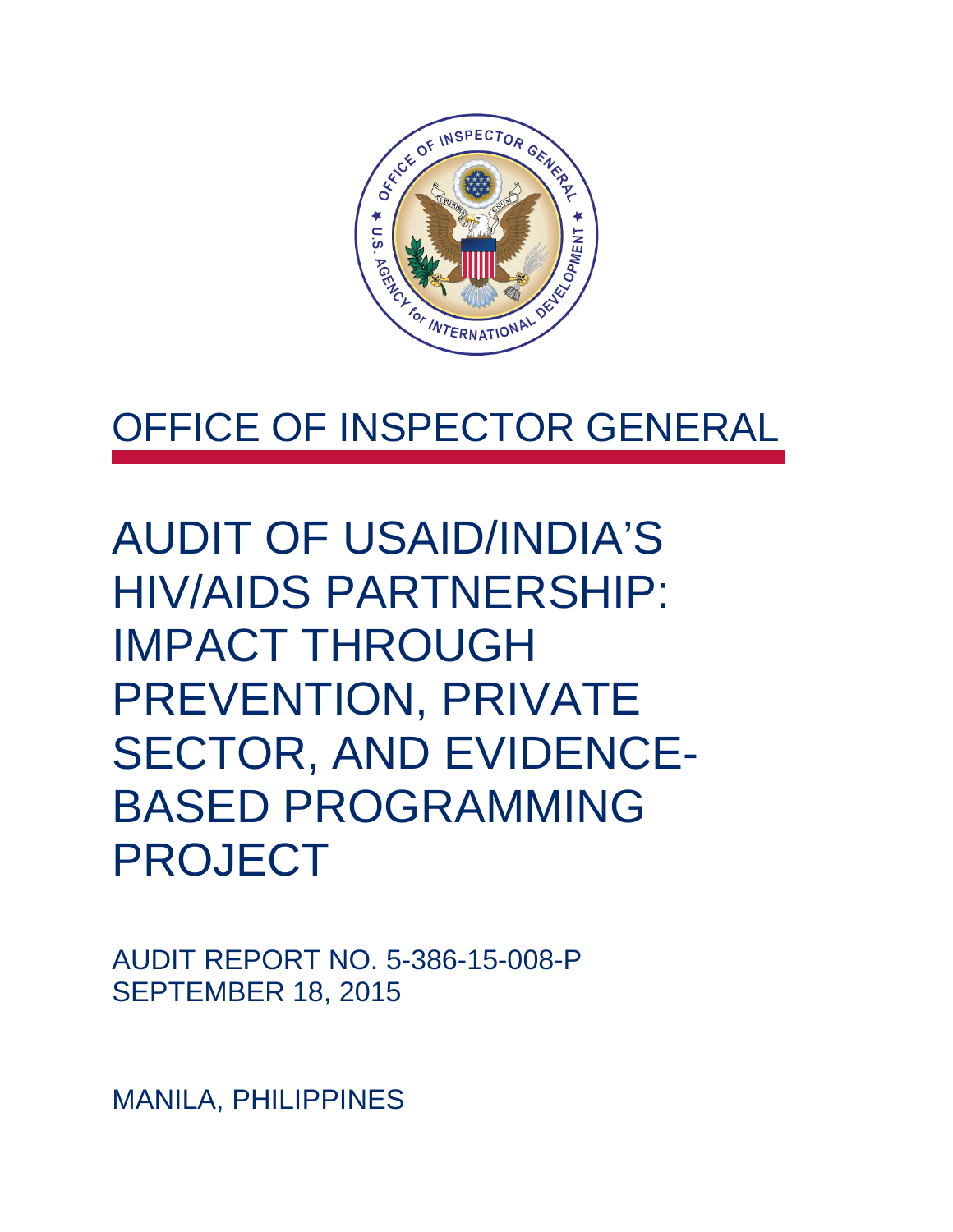

*Office of Inspector General*

September 18, 2015

#### **MEMORANDUM**

- **TO:** USAID/India Mission Director, Jonathan Addleton
- **FROM:** Regional Inspector General/Manila, Matthew Rathgeber /s/
- **SUBJECT:** Audit of USAID/India's HIV/AIDS Partnership: Impact Through Prevention, Private Sector, and Evidence-Based Programming Project (Report No. 5-386-15-008-P)

This memorandum transmits our final report on the subject audit. In finalizing the audit report, we have considered carefully your comments on the draft report and included them in their entirety, excluding attachments, in Appendix II.

The report includes eight recommendations to help the mission address the issues identified in our audit. After reviewing information provided in response to the draft report, we determined that the mission made management decisions on all eight recommendations and took final action on Recommendation 2. Please provide the necessary documentation to obtain final action on Recommendations 1 and 3 through 8 to the Audit Performance and Compliance Division in the Office of the Chief Financial Officer.

I appreciate the cooperation and courtesy extended to my staff during the audit.

U.S. Agency for International Development Annex 2 Building U.S. Embassy 1201 Roxas Boulevard 1000 Ermita, Manila, Philippines [http://oig.usaid.gov](http://oig.usaid.gov/)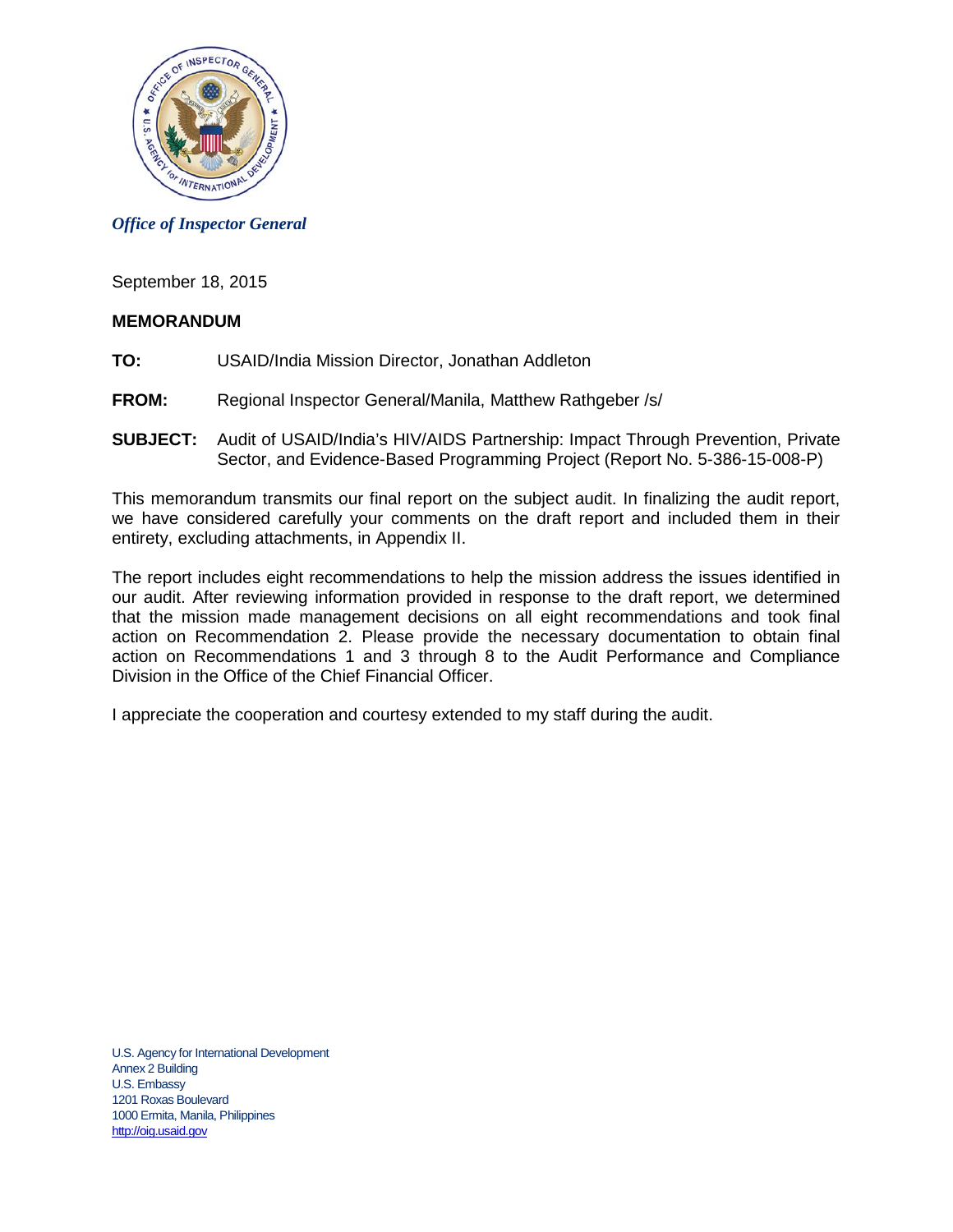# **CONTENTS**

| <b>PHFI Lacked Capacity to Meet USAID's</b> |  |
|---------------------------------------------|--|
|                                             |  |
|                                             |  |
|                                             |  |
|                                             |  |
|                                             |  |
|                                             |  |

#### **Abbreviations**

The following abbreviations appear in this report:

| ADS.          | <b>Automated Directives System</b>                                                     |
|---------------|----------------------------------------------------------------------------------------|
| <b>AOR</b>    | agreement officer's representative                                                     |
| <b>COP</b>    | chief of party                                                                         |
| <b>DNM</b>    | district network model                                                                 |
| ELM           | employer-led model                                                                     |
| <b>DQA</b>    | data quality assessment                                                                |
| <b>FMFIA</b>  | Federal Manager Financial Integrity Act                                                |
| FY.           | fiscal year                                                                            |
| M&E           | monitoring and evaluation                                                              |
| <b>MCRC</b>   | management control review committee                                                    |
| <b>MARP</b>   | most at-risk population                                                                |
| <b>MOU</b>    | memorandum of understanding                                                            |
| <b>NACO</b>   | National AIDS Control Organization                                                     |
| <b>NACP</b>   | National AIDS Control Program                                                          |
| <b>OIG</b>    | Office of Inspector General                                                            |
| <b>PEPFAR</b> | President's Emergency Plan for AIDS Relief                                             |
| <b>PHFI</b>   | Public Health Foundation of India                                                      |
| <b>PIPPSE</b> | partnership: impact through prevention, private sector, and evidence-based programming |
| <b>RIG</b>    | regional inspector general                                                             |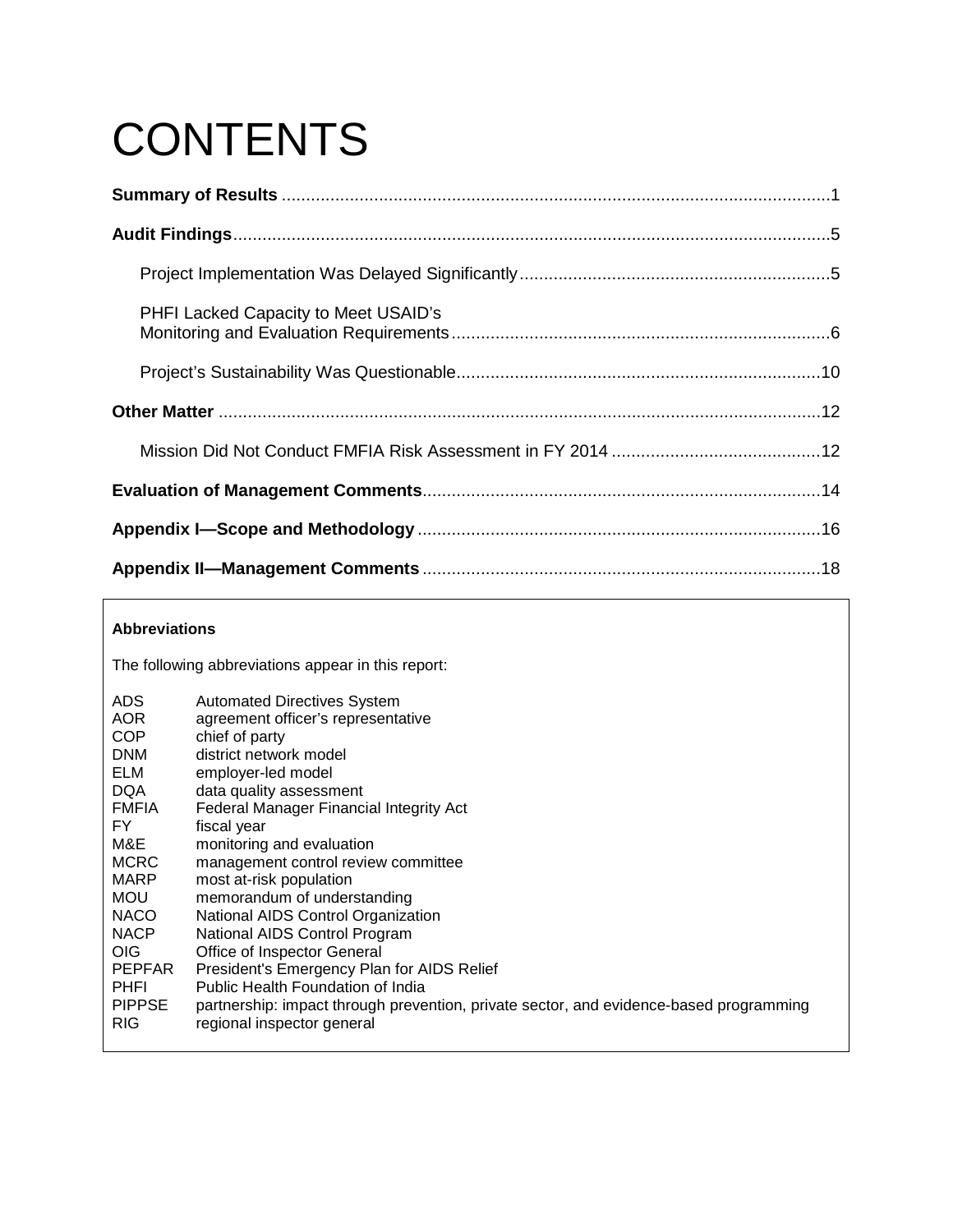# <span id="page-3-0"></span>SUMMARY OF RESULTS

According to the World Bank, as of July 2012 the Indian Government estimated that about 2.4 million Indians were living with HIV. Children accounted for 3.5 percent of all infections, while 83 percent were between 15 and 49 years old. HIV was prevalent among most at-risk populations (MARPs) because of unprotected sex between sex workers and their clients, and drug users with contaminated equipment. In addition, the United Nations Joint Programme on HIV/AIDS' 2013 *Gap Report* stated that of all of the countries in the Asia-Pacific region, India has the highest percent of people living with HIV, HIV-related deaths, and new infections.

After the first AIDS case was reported in 1986, the Indian Government established the National AIDS Control Program (NACP) under the Ministry of Health and Family Welfare. In 1991 it expanded the program's scope to focus on blood safety, prevention among high-risk populations, raising awareness in the general population, and improving surveillance of the disease, and also established the National AIDS Control Organization (NACO) to implement NACP.

To help India address this health epidemic, in May 2012 USAID/India awarded a 5-year, \$38 million cooperative agreement to the Public Health Foundation of India (PHFI) for the HIV/AIDS Partnership: Impact Through Prevention, Private Sector, and Evidence-Based Programming (PIPPSE) Project. Its goal is to reverse the HIV epidemic at the national and state level by strengthening institutional and human capacity in prevention programs and privatesector engagement through innovative approaches. PHFI is implementing the project, along with its two subpartners, Futures Group International India Private Ltd. and Population Services International (PSI).<sup>[1](#page-3-1)</sup>

The project has two main components. Component 1 is to strengthen prevention programs at national and state levels, and Component 2 is to build capacity for working with the private sector in HIV/AIDS programs. PHFI and Futures are implementing activities for the first component in eight states (as shown in the map on the next page), while Futures and PSI are implementing activities for the second. As of December 31, 2014, USAID/India had obligated about \$17 million for the project and spent \$11 million.<sup>[2](#page-3-2)</sup>

<span id="page-3-1"></span> $1$  The first is a division of Futures Group, based in Washington, D.C., and the second is based in Washington also.

<span id="page-3-2"></span><sup>2</sup> These amounts come from the Agency's financial systems. On November 17, 2014, OIG issued *Audit of USAID's Financial Statements for Fiscal Years 2014 and 2013* (No. 0-000-15-001-C), disclaiming an opinion because of material unsupported adjustments USAID made to reconcile its general and subsidiary ledgers. We did not perform any additional tests during this audit to verify the accuracy of the reported amounts. In FY 2015 OIG anticipates testing USAID's adjustments to determine whether they were accurate and appropriate. USAID intends to provide explanations and other support to demonstrate the adjustments' validity.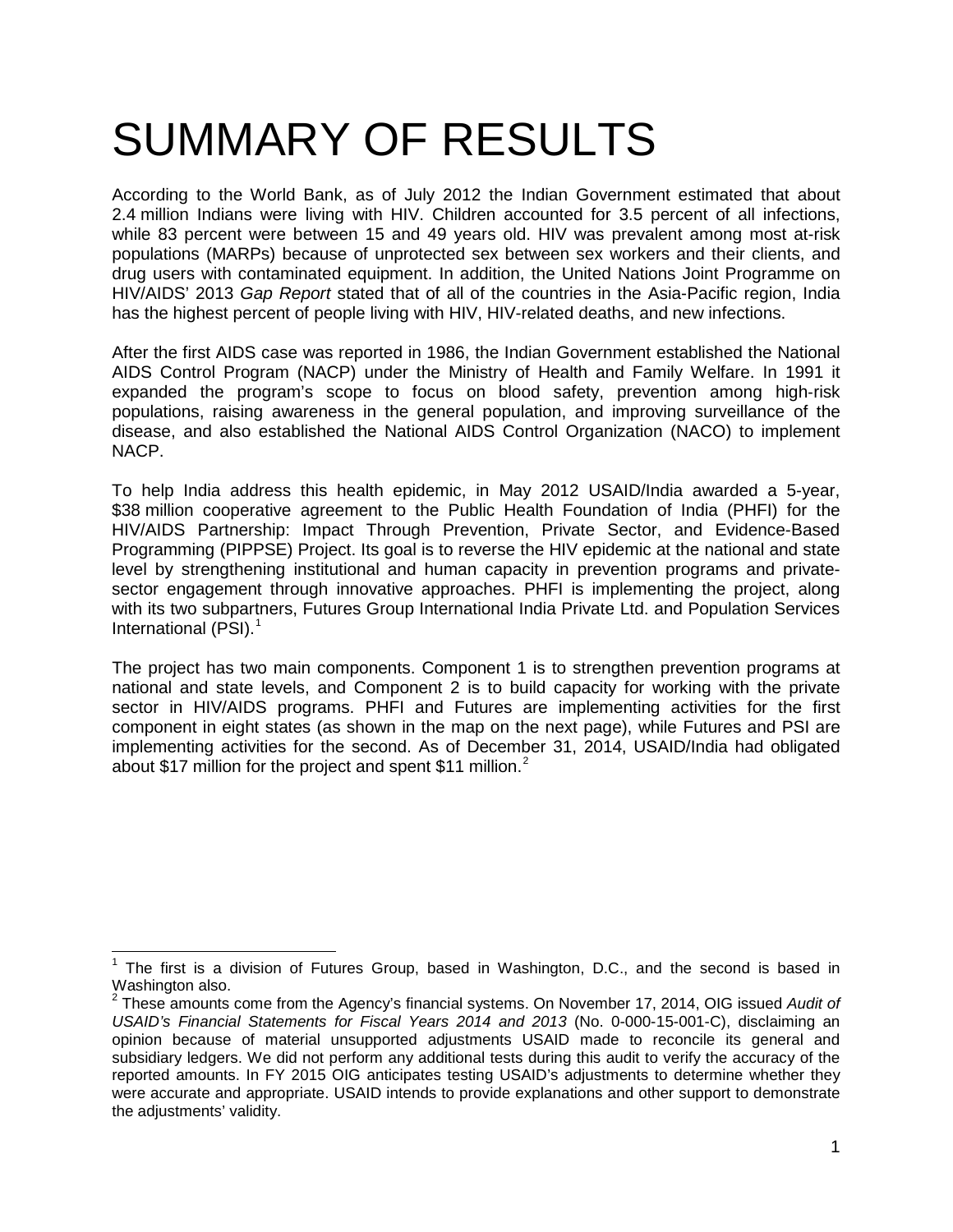

**Source: PHFI.**

The Regional Inspector General (RIG)/Manila conducted this audit to determine whether USAID/India's PIPPSE project is achieving its goal to reverse the HIV epidemic at the national and state level by strengthening institutional and human capacity in prevention programs and private-sector engagement through innovative approaches.

We found that the project is not on track but has achieved some successes, listed below.

- The assistance that technical support units<sup>[3](#page-4-0)</sup> gave to targeted interventions<sup>[4](#page-4-1)</sup> (TIs) received positive feedback from officials at NACO and state AIDS control societies.
- The project launched a pilot district network model<sup>[5](#page-4-2)</sup> (DNM) in Thane District, Maharashtra State, in February 2014 with NACO and the Maharashtra State AIDS control society. The model's goal is to reduce the number of new HIV infections in Thane; if it succeeds, NACO will consider replicating the model nationally.
- Seven municipal corporations in Maharashtra signed memorandums of understanding (MOU) to advocate for partnership with state AIDS control societies to use DNM in their areas when addressing HIV-related services. With support from these corporations, the

<span id="page-4-0"></span><sup>&</sup>lt;sup>3</sup> NACO established technical support units at the state level to help the societies plan, implement, monitor, and evaluate TI programs among MARPs.

<span id="page-4-1"></span><sup>&</sup>lt;sup>4</sup> Targeted interventions are the nongovernmental organizations (NGOs) that provide HIV health care to MARPs.

<span id="page-4-2"></span><sup>&</sup>lt;sup>5</sup> DNM is an innovative model to reduce new HIV infections in the district by expanding HIV/AIDS health care coverage through training and building capacity of health care workers as well as bridging communication and coordination with other stakeholders on HIV prevention, care, and support.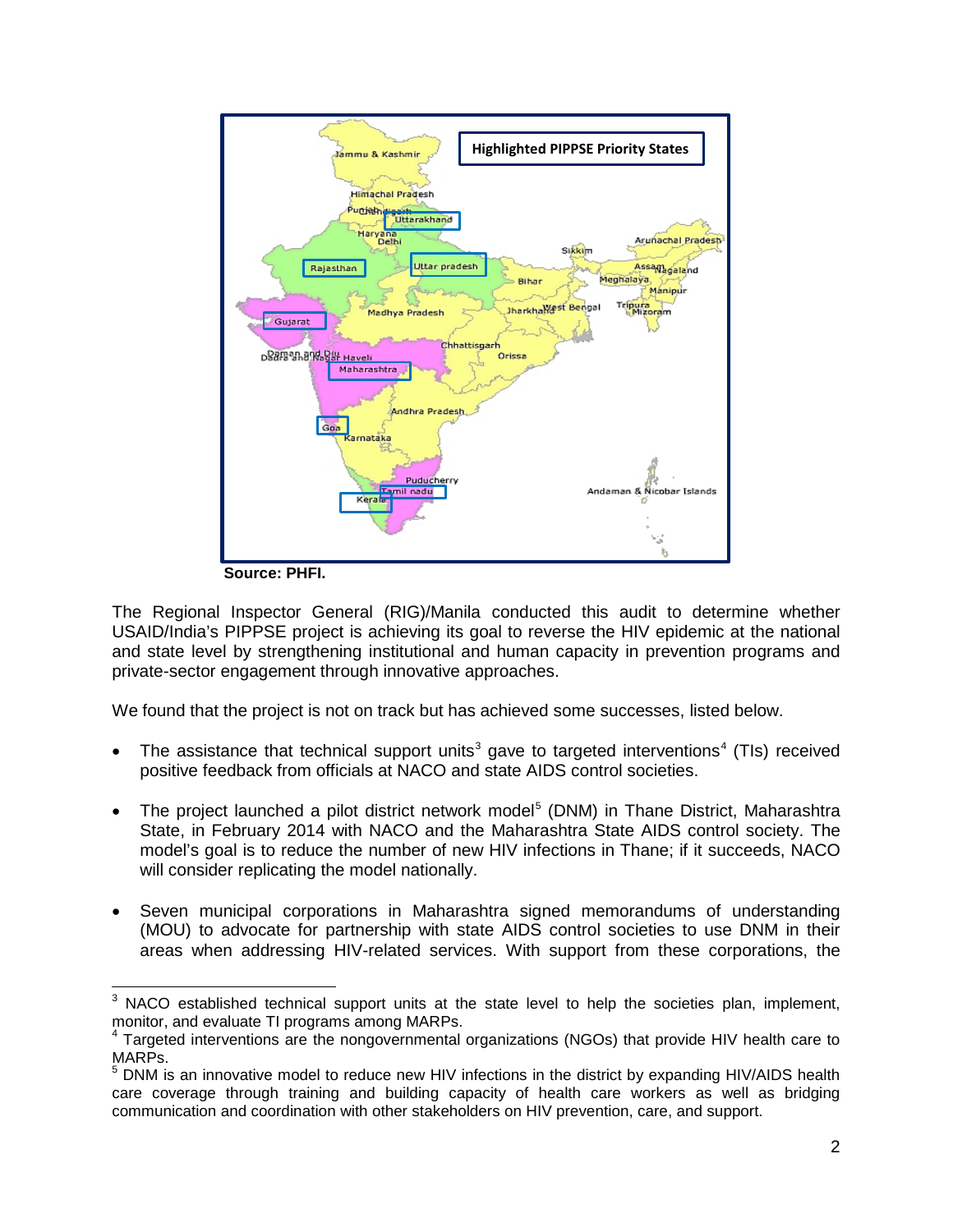model will have a better chance to succeed in offering comprehensive health-care coverage in HIV to MARPs in that state.

- Ninety-two industries signed MOUs to integrate the HIV/AIDS prevention-to-care program under the employer-led model (ELM) with the existing health-care programs for their employees. The MOUs represent the industries' commitment to integrate and expand coverage to include HIV services in their existing health-care plans.
- Six large private organizations signed MOUs with Maharashtra AIDS control societies to integrate ELM with their existing health-care programs. This was a significant milestone for the project because in the past private organizations were not willing to work with the government in fear of reprisals if they could not meet the obligations of the intervention program.
- The project launched a national AIDS helpline on December 1, 2014. It was an important initiative for NACO, which provides HIV-related information and counselling through trained counsellors.

However, the project had the following problems that are preventing it from achieving its goals.

- Project implementation was delayed significantly (page [5\)](#page-7-2). PHFI completed the baseline survey late, which delayed project activities under both components.
- PHFI lacked capacity to meet USAID's monitoring and evaluation (M&E) requirements (page [6\)](#page-8-0). Progress reports and implementation plans did not meet the requirements of the cooperative agreement, and the quality of the reported data was unreliable.
- The project's sustainability was questionable (page [10\)](#page-12-1). PHFI did not complete the required transition plan to make sure the project's efforts could be sustainable.

In addition, the mission did not perform a risk assessment for fiscal year (FY) 2014 as required by the Federal Managers Financial Integrity Act of 1982 (FMFIA) (page [12\)](#page-14-2).

To address the above issues, we recommend that USAID/India:

- 1. Work with Public Health Foundation of India to conduct a feasibility assessment of all project activities to determine whether the project will meet its goal and, based on the results, amend the cooperative agreement to implement only those activities that are achievable (page [6\)](#page-8-1).
- 2. Implement a plan to build PHFI's capacity to complete and submit comprehensive project implementation plans and progress reports that meet the requirements stated in the cooperative agreement (page [8\)](#page-10-0).
- 3. Require PHFI to implement a gender monitoring plan, along with gender-sensitive performance indicators to measure the impacts of project activities on gender equality, as stated in the cooperative agreement (page [8\)](#page-10-1).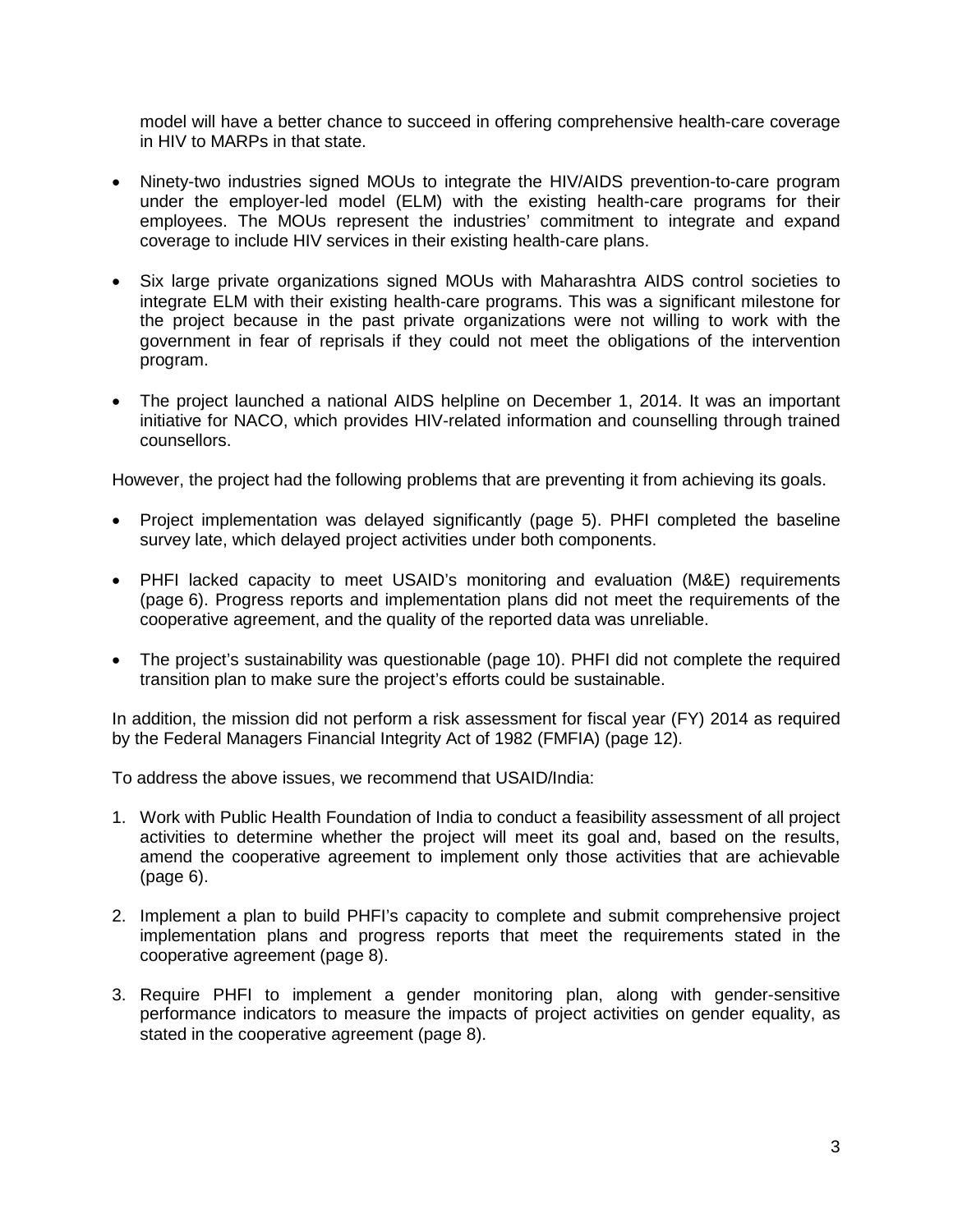- 4. Require the agreement officer's representative (AOR) to track project deliverables to validate whether PHFI complies with all requirements stated in the cooperative agreement (page [8\)](#page-10-2).
- 5. Require PHFI to implement an action plan to strengthen its M&E staffing in the field as well as in its head office (page [9\)](#page-11-0).
- 6. Conduct a comprehensive data quality assessment (DQA) on the project to verify data integrity at PHFI's field office as well as at its head office (page [10\)](#page-12-2).
- 7. Require PHFI to develop a transition plan for the project that includes a comprehensive assessment of all technical support units and the state AIDS control societies in the eight states and their capacity and readiness for integration (page [11\)](#page-13-0).
- 8. Update its April 5, 1999, mission order of on management controls and annual FMFIA reviews to include a policy prohibiting the use of any other resources as the replacement for the annual risk assessment of its operations and programs as required by FMFIA and stated in Office of Management and Budget (OMB) Circular A-123 (page [13\)](#page-15-1).

Detailed findings appear in the following section, and the scope and methodology appear in Appendix I.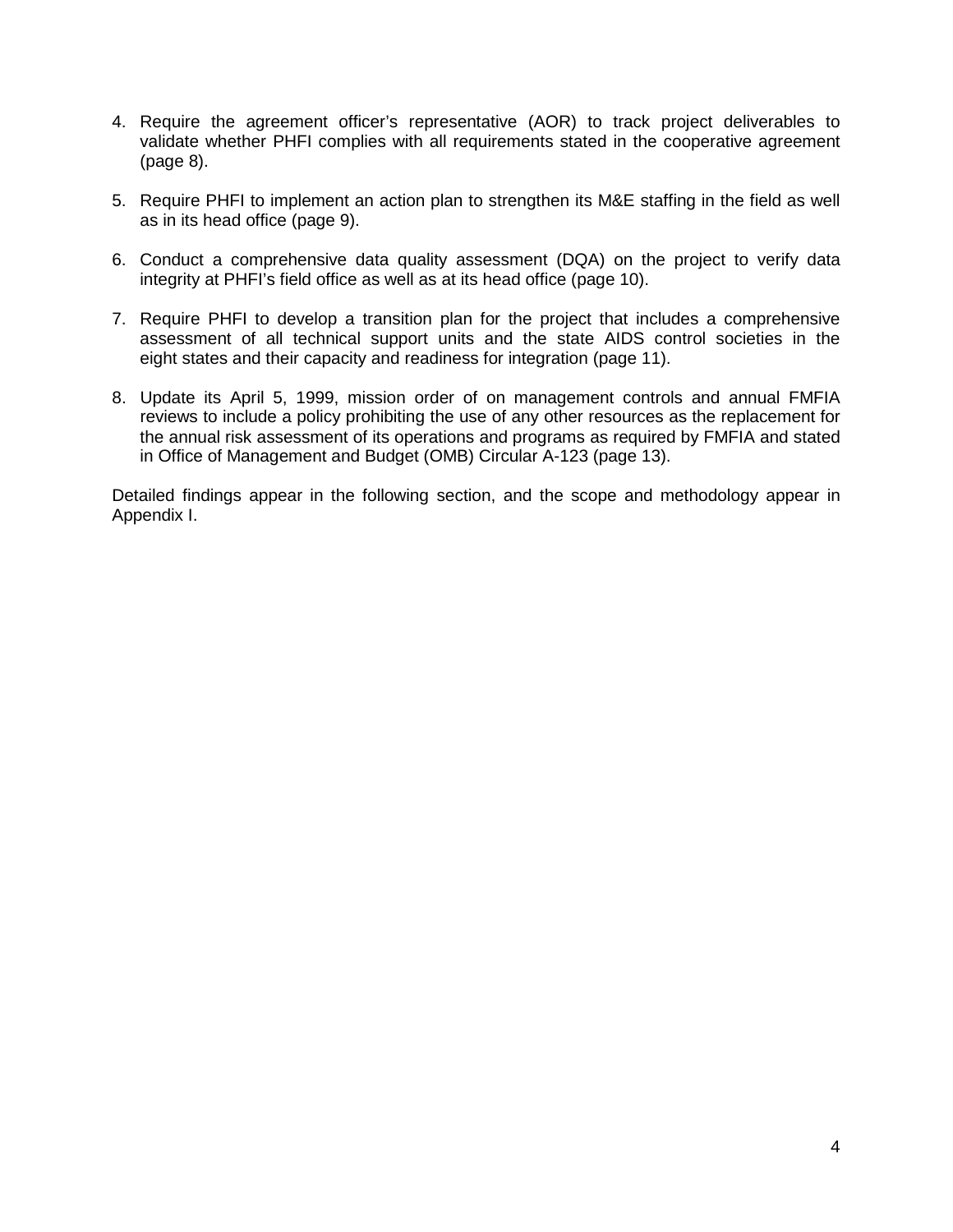# <span id="page-7-0"></span>AUDIT FINDINGS

### <span id="page-7-2"></span>**Project Implementation Was Delayed Significantly**

Automated Directives System (ADS) 200.3.5.4 states:

<span id="page-7-1"></span>It is important that Missions monitor project performance on a regular basis to determine whether the strategy is being followed and project implementation is progressing according to the design, and what adjustments, if any, are needed.…Throughout the implementation stage of the Program Cycle, Missions should assess the implications of any divergence between anticipated and unanticipated outcomes, and facilitate reflection, additional analytic work, and course correction.

According to the project's implementation plan for the first year, one of the major tasks was to establish baselines for planned activities under both components to help measure whether the project was meeting its goals. A broader objective of the baseline study was to assess the strengths and weaknesses of each intervention model being considered by the project.

PHFI did not complete the baseline survey until October 2014—more than 2 years after it began. As a result, PHFI did not launch DNM, a major task under Component 1, until February 2014—17 months into the project.

Another major task for Year 1 was to complete a strategy for the second component to work with the private sector on joint efforts with the Indian Government to combat the HIV/AIDS epidemic. However, PHFI had not finalized the strategy at the time of our fieldwork. By the end of Year 3, the only notable progress related to this was the ELM and the launching of the national helpline.

The delays in the completion of the baselines and the slow start-up occurred mainly because PHFI had difficulties getting NACO's support for the planned project activities; NACO questioned the validity of the baseline survey at first because it found PHFI's proposed method for establishing baselines unsatisfactory. Mission officials involved in the project said they were fully aware of the delays and discussed them with PHFI. However, neither the mission nor PHFI took any formal actions to make sure the project would achieve its intended results. Even though PHFI was starting some of the project activities at the time of fieldwork, the project will most likely not achieve its intended objectives by the end of the project.

Without establishing the necessary baselines early, the project lacked direction on what activities were needed and agreeable to NACO and state AIDS control societies. Further, without a comprehensive strategy to work with the private sector, the effectiveness of the project's efforts was diminished.

In addition, mission officials said that under the new President's Emergency Plan for AIDS Relief (PEPFAR) guidelines, it is doubtful that they will get any funding for project activities that are not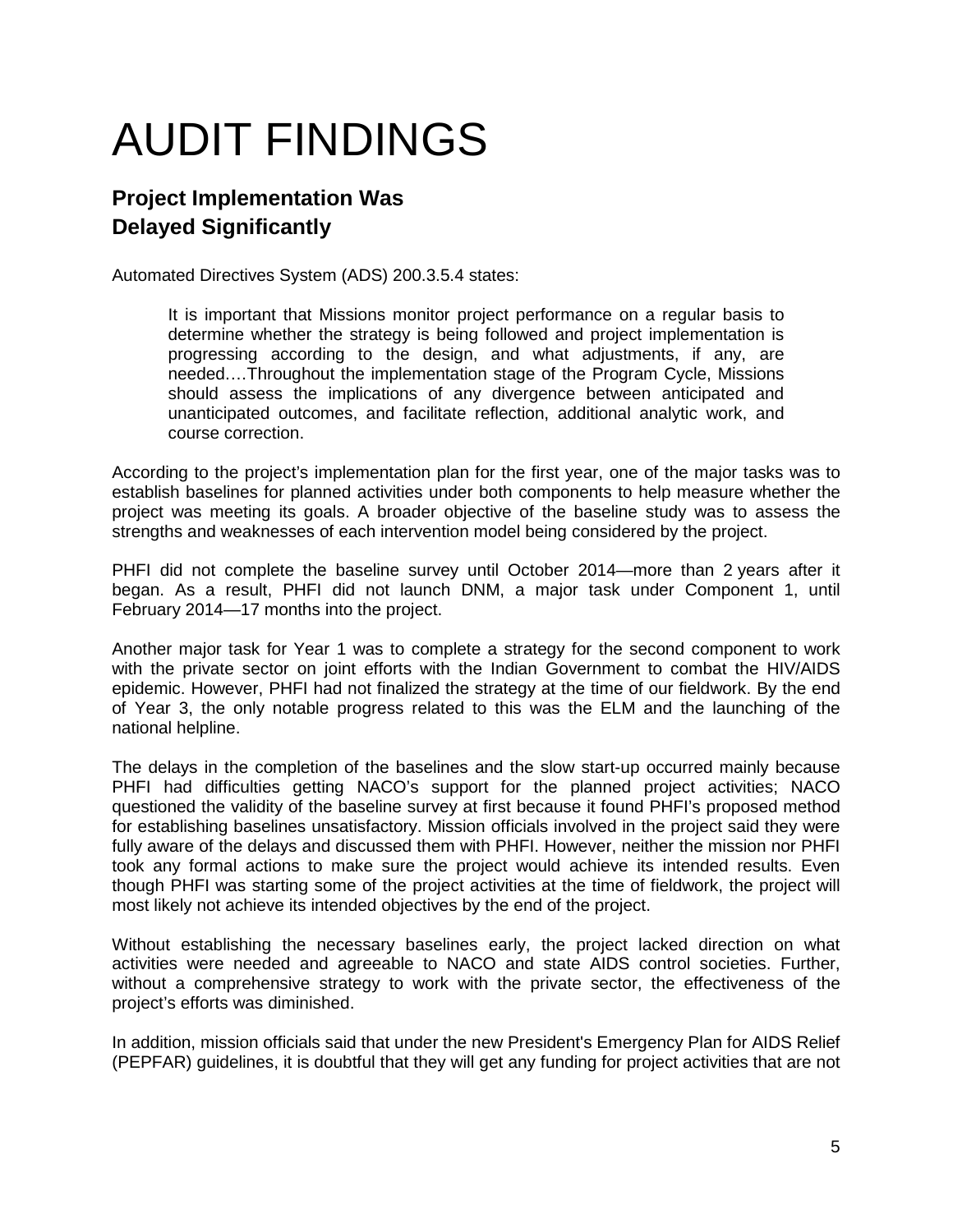considered core interventions after Year  $3.6$  $3.6$  Since a number of project activities—like the national helpline—are not core interventions, the mission and PHFI should reassess what active project activities can still meet their goals and continue funding for the final 2 years. Therefore, we made the following recommendation.

<span id="page-8-1"></span>*Recommendation 1. We recommend that USAID/India work with Public Health Foundation of India to conduct a feasibility assessment of all project activities to determine whether the project will meet its goal and, based on the results, amend the cooperative agreement to implement only those activities that are achievable.*

### <span id="page-8-0"></span>**PHFI Lacked Capacity to Meet USAID's Monitoring and Evaluation Requirements**

According to ADS 203, monitoring and evaluating a project are essential to measuring performance and ensuring that the project is on track to meet its objectives. In addition, adequate systems need to be implemented to capture and report the results of the project performance accurately. Further, a supplementary document to ADS 201, "Local Capacity Development," states:

Local organizations and USAID share the responsibility for performance. This requires that USAID explicitly value partner growth and learning, invite input and feedback, and seek opportunities to work with local organizations to support and improve performance. As a part of partnerships with local organizations, USAID staff should encourage opportunities for meetings and dialogue. Such efforts will not replace holding partners accountable in accordance with executed agreements, but should convey that accountability to the terms of agreements is only a part of the relationship.

However, PHFI—the local organization implementing the project—lacked certain capabilities and did not receive adequate support from USAID/India as described below.

**Implementation Plans Were Inadequate.** According to the cooperative agreement, the annual implementation plan should be action oriented, defined by calendar quarter, and linked to each intended result, with appropriate indicators and objectives for the first year. For the subsequent years, the plans should include the list of tasks to be completed during each year and take into account lessons learned in previous ones. For each task, PHFI should have a brief explanation of its connection to the objective, define the necessary steps to complete the tasks, state who is responsible for completing those steps, and a schedule for implementing each task.

Contrary to the cooperative agreement's requirements, the implementation plans did not have the information the mission and PHFI needed to measure and evaluate the project's performance to ensure that it is on track to meet the annual targets and goals. For example, the Year 1 implementation plan did not include any indicators or targets to measure the performance of project activities. The Year 2 plan consisted only of the financial budget information for each activity listed, and the Year 3 plan provided only the list of activities along with a schedule of when they should take place.

<span id="page-8-2"></span><sup>&</sup>lt;sup>6</sup> The new PEPFAR 3.0 guideline only considered antiretroviral therapy, prevention of mother-to-child transmission, voluntary medical male circumcision, and condoms as core interventions.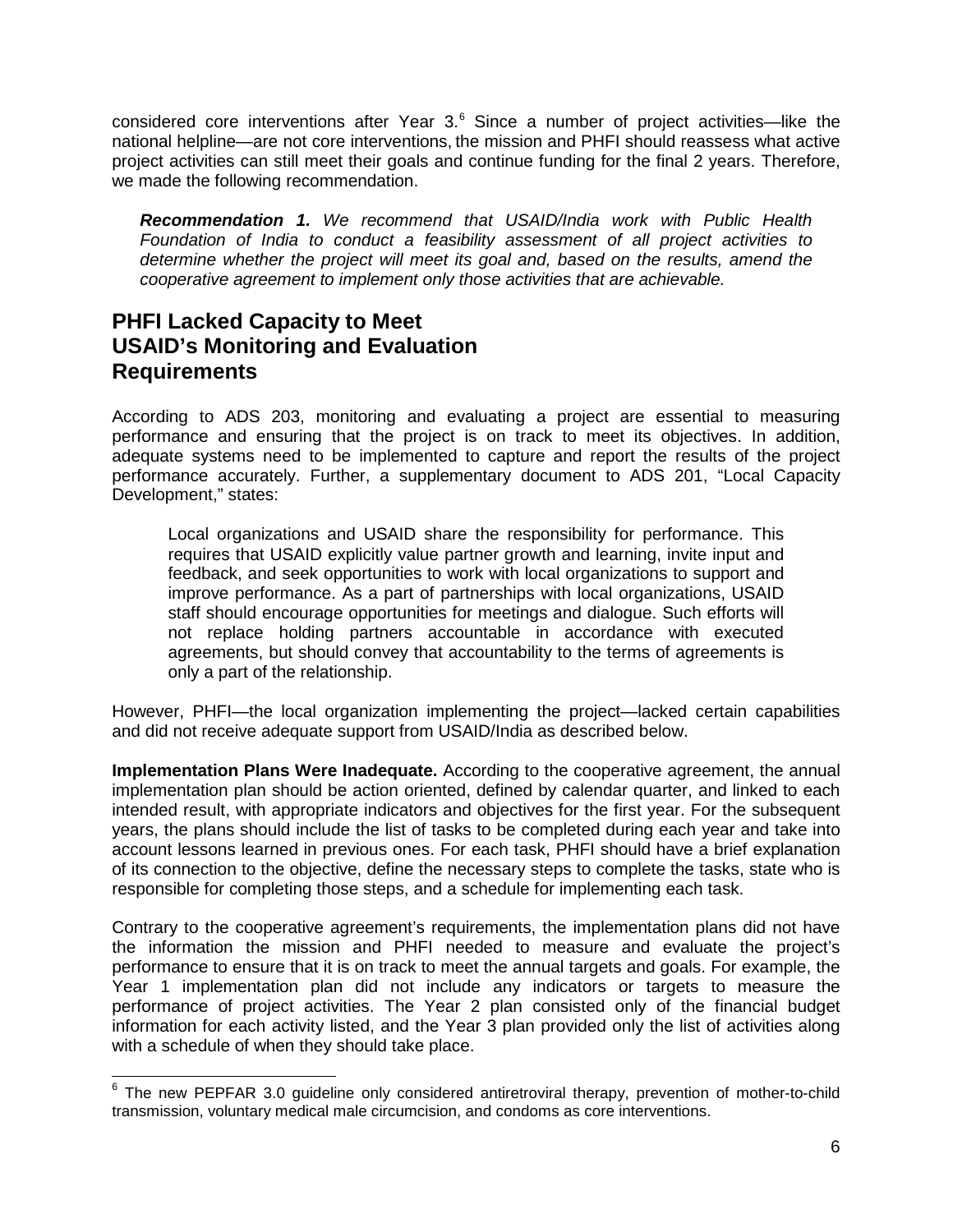Neither the AOR nor PHFI could explain why the plans did not have this information. Since PHFI is a local partner and this project is the largest USAID project it has ever implemented, the staff there needs to be shown how to prepare an implementation plan that meets the needs of project management. The mission's standardized implementation plan format could help in that regard. In addition, a project implementation plan should list the types of activities and their expected results that the mission and PHFI agree to implement in a given year.

Without established indicators and annual targets to measure performance, the mission cannot hold PHFI accountable for not fulfilling the requirements of the agreement or, more importantly, know whether the project is on track to meet its intended results.

#### **Performance Reports Lacked Useful Information.** The project cooperative agreement states:

Performance reports must include the following information:

Executive Summary – This section is a narrative summary of overall achievements against planned achievements and a brief description of any realized or potential performance challenges. Achievements should be quantified against both principal and collateral grant targets/indicators wherever possible, leaving detailed analysis for later sections.

Result by Result Analysis – This section will provide detailed analysis of the results summarized above as well as additional narrative regarding the achievements and challenges.

Financial Summary - This section is not a financial report; rather it summarizes financial expenditure data in reference to achievements. The most tangible statement in this section will be one regarding whether spending towards each result is "less than anticipated, on target with estimates, or more than anticipated." Reports which indicate that expenditures are less or more than anticipated will be supported with rationale detailing the probable cause(s).

Though the annual progress reports had these sections, the Result section did not have any analysis of the project results and the Financial Summary section did not have any information on the expenditures related to the project achievements.

As for the quarterly progress reports, they typically listed the types of activities implemented and planned for the reporting periods but did not have a detailed analysis on the effectiveness of these activities and their impact on MARPs. The AOR said the progress reports did not give her any useful information to manage the project.

This occurred because PHFI was a local NGO that did not have extensive experience in complying with USAID's many reporting requirements, including those under PEPFAR. Even though the mission had informed PHFI verbally of the deficiencies noted in the progress reports, it did not take any formal action to address the problems. For example, the mission did not give any additional technical support or capacity development to help the local partner improve its reporting of project's progress and be successful in project management.

Because of deficiencies in reporting the project's progress, neither the mission nor PHFI has a clear picture of what improvements or interventions might be needed. And that could increase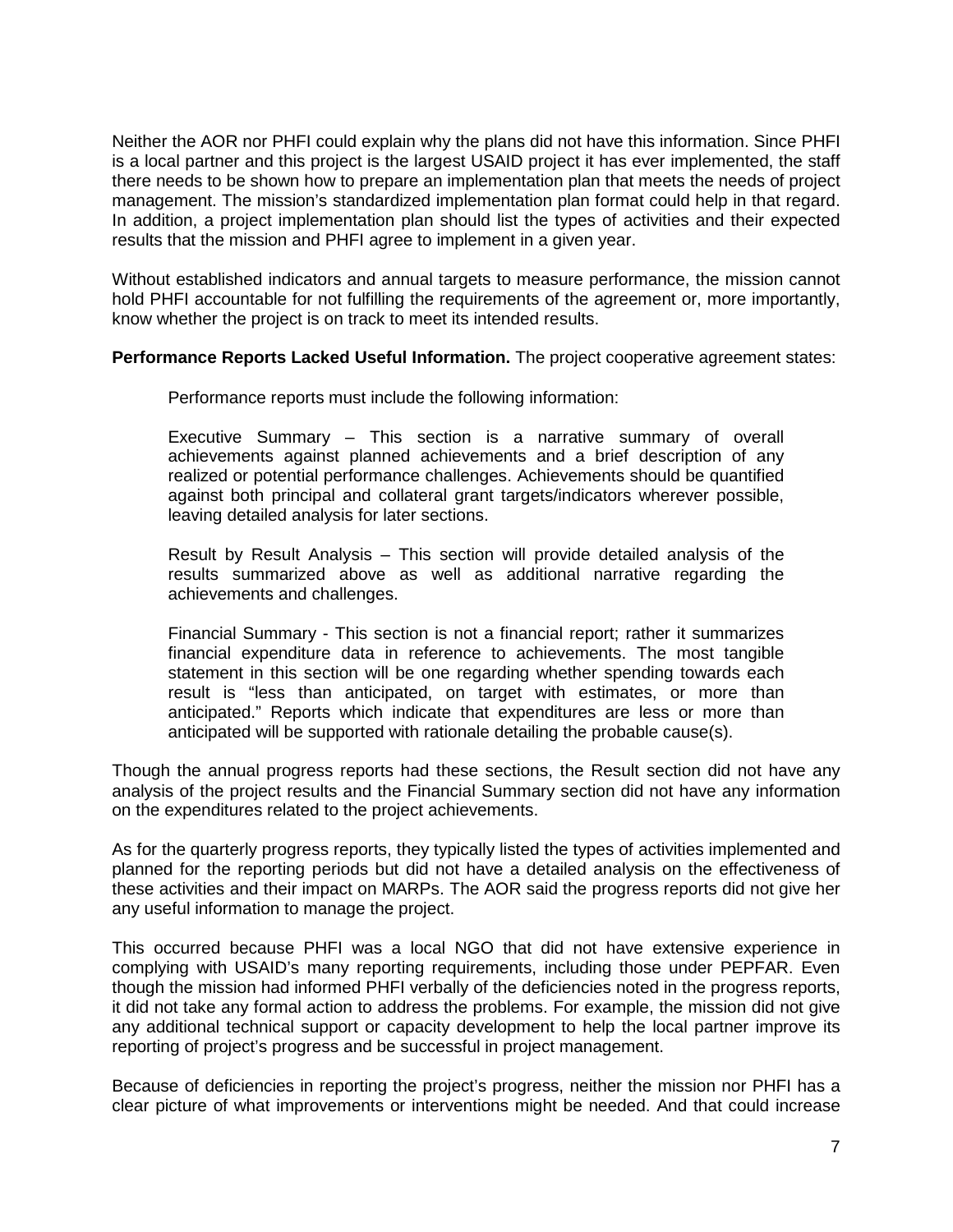the risk of making poor decisions, which could jeopardize the project's efforts to help the host government reverse the HIV/AIDS epidemic in India.

To address the inadequacies in the project's implementation plans and progress reports, we make the following recommendation.

<span id="page-10-0"></span>*Recommendation 2. We recommend USAID/India implement a plan to build the Public Health Foundation of India's capacity to submit comprehensive implementation plans and progress reports for the project that meet the requirements stated in the cooperative agreement.*

**Project Lacked Gender Monitoring Plan and Indicators.** The cooperative agreement states that PHFI was to submit a gender monitoring plan with the project implementation plan, because it is important to track how project activities affect different genders—male, female, and transgender.

According to ADS 203.3.8:

In order to track how effectively USAID assistance contributes to gender equality and female empowerment, performance management plans must include gender-sensitive indicators and sex-disaggregated data. All people-level indicators at CDCS, project or activity level must be sex-disaggregated.

Three years after the project began, PHFI had not developed a gender monitoring plan. Furthermore, the project has no gender-sensitive performance indicators in place to measure its impact on gender equality.

According to PHFI's chief of party (COP), one of its subpartners was supposed to implement the gender component, which was later eliminated at NACO's request. As a result, PHFI assumed that the gender monitoring plan was not necessary. The COP added that subsequent reporting of gender was not done because PHFI was already reporting data broken out by male and female on the PEPFAR performance indicators.

The AOR said she did not know the agreement required PHFI to submit a gender monitoring plan. She and officials at PHFI agreed that gender-sensitive performance indicators could be helpful to determine whether the project had any impact on gender equality.

Without a comprehensive gender monitoring plan or gender-sensitive indicators, the risk of not integrating gender equality in the implementation of activities increases. As a result, USAID cannot judge how effective the project has been in addressing the health needs of the different genders. To make sure the project does have some impact on gender equality, we make the following recommendations.

<span id="page-10-1"></span>*Recommendation 3. We recommend that USAID/India require Public Health Foundation of India to implement a gender monitoring plan, along with gender-sensitive performance indicators, to measure the impact project activities have on gender equality, as stated in the cooperative agreement.*

<span id="page-10-2"></span>*Recommendation 4. We recommend that USAID/India require the agreement officer's representative to track all the project's deliverables to validate whether the Public Health Foundation of India complies with all requirements stated in the cooperative agreement.*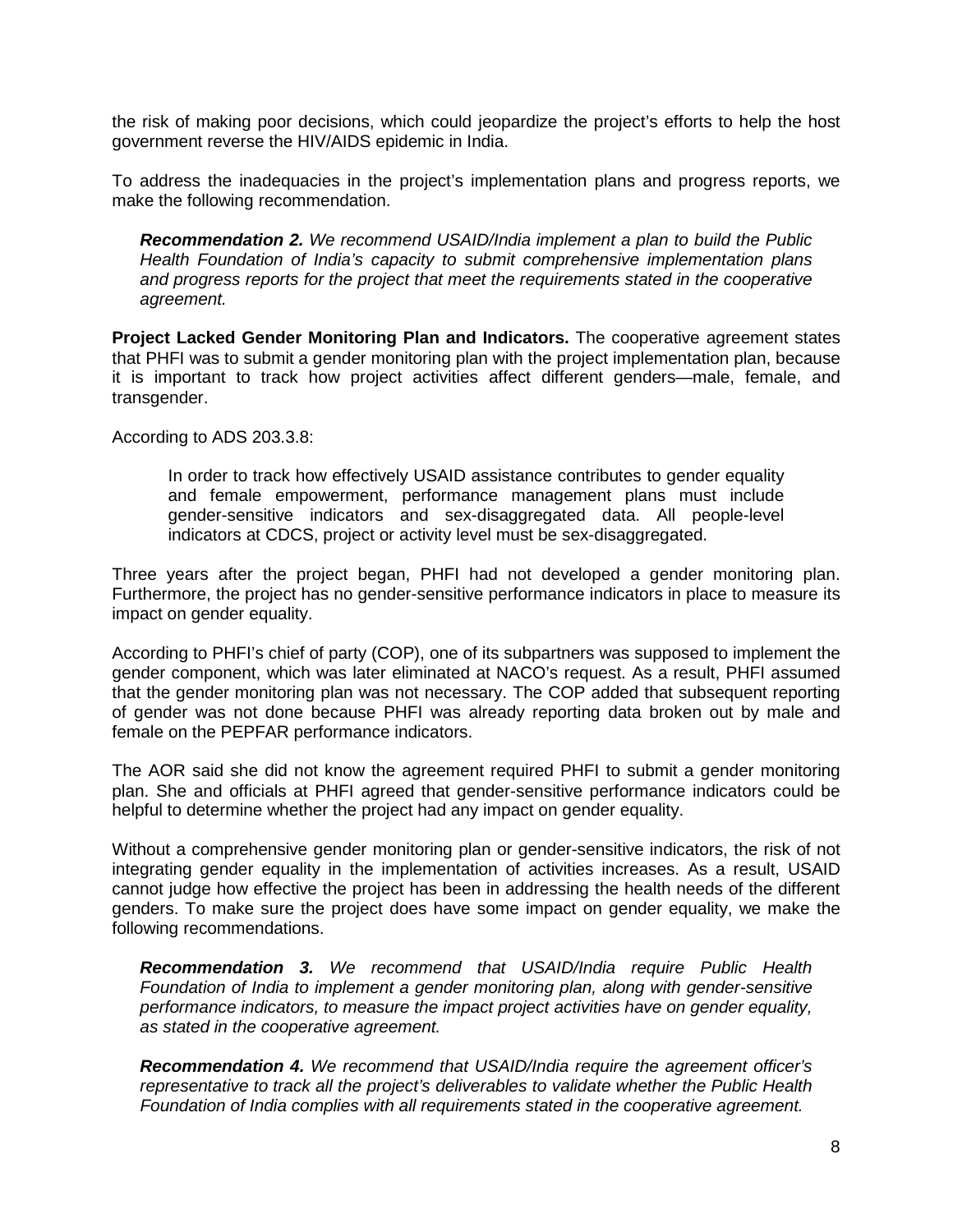**Some Reported Data Were Not Supported.** According to ADS 203.3.11, performance data have to meet five quality standards—validity, integrity, precision, reliability, and timeliness. A data quality assessment (DQA) should examine the data in light of these five standards, reviewing the systems and approaches for collecting data and whether they are likely to produce good quality data over time. The process entails detailed reviews of contractors' records used for reporting data.

The audit team conducted data verification on 2 of 10 performance indicators reported in the PEPFAR annual reporting template for FY 2014 and found discrepancies in the data for both, as shown in the table below.

| <b>Indicator Name</b>                                                                                                        | Reported<br><b>Result</b> | <b>Actual</b><br><b>Result</b> | Percentage<br>Over- or<br><b>Understated</b> |
|------------------------------------------------------------------------------------------------------------------------------|---------------------------|--------------------------------|----------------------------------------------|
| Number of individuals who received<br>Testing and Counseling (T&C)<br>services for HIV and received their<br>test results    | 14.075                    | 14.683                         | (4)                                          |
| Number of health care workers who<br>successfully completed an in-service<br>training program within the reporting<br>period | 706                       | $980*$                         | (39)                                         |

#### **Discrepancies Reviewed for FY 2014 (Audited)**

**\*** The actual results of 980 health-care workers who completed an in-service training covers 467 trained by PHFI and 513 trained by its subpartner Futures.

PHFI had evidence for 467 of 706 health-care workers reported for completing an in-service training. However, its subpartner Futures trained an additional 513 who should also have been counted for this indicator.

The discrepancies occurred because PHFI did not have enough people on its M&E team to conduct adequate verification of the data submitted from the field before reporting to the mission. Officials at PHFI said the majority of the M&E staff left the project recently; in fact during our fieldwork, PHFI only had one M&E officer and two vacant positions at the head office, and one assistant and one vacancy at its field office. The M&E team not only had to review and compile field data from activities being implemented by PHFI but also those from its subpartners.

Further, the DQA the mission conducted in March 2014 was not comprehensive in assessing the quality of the project's overall M&E. The DQA focused mainly on health-care service providers and not on the PHFI field and head offices that were responsible for the data reporting to the mission.

If the reported results of the project are inaccurate, decisions made based on those results could hinder or divert PEPFAR's work in India. Therefore, we make the following recommendations to address the weaknesses in the project's M&E system.

<span id="page-11-0"></span>*Recommendation 5. We recommend that USAID/India require Public Health Foundation of India to implement an action plan to strengthen its monitoring and evaluation staffing in its field and head offices.*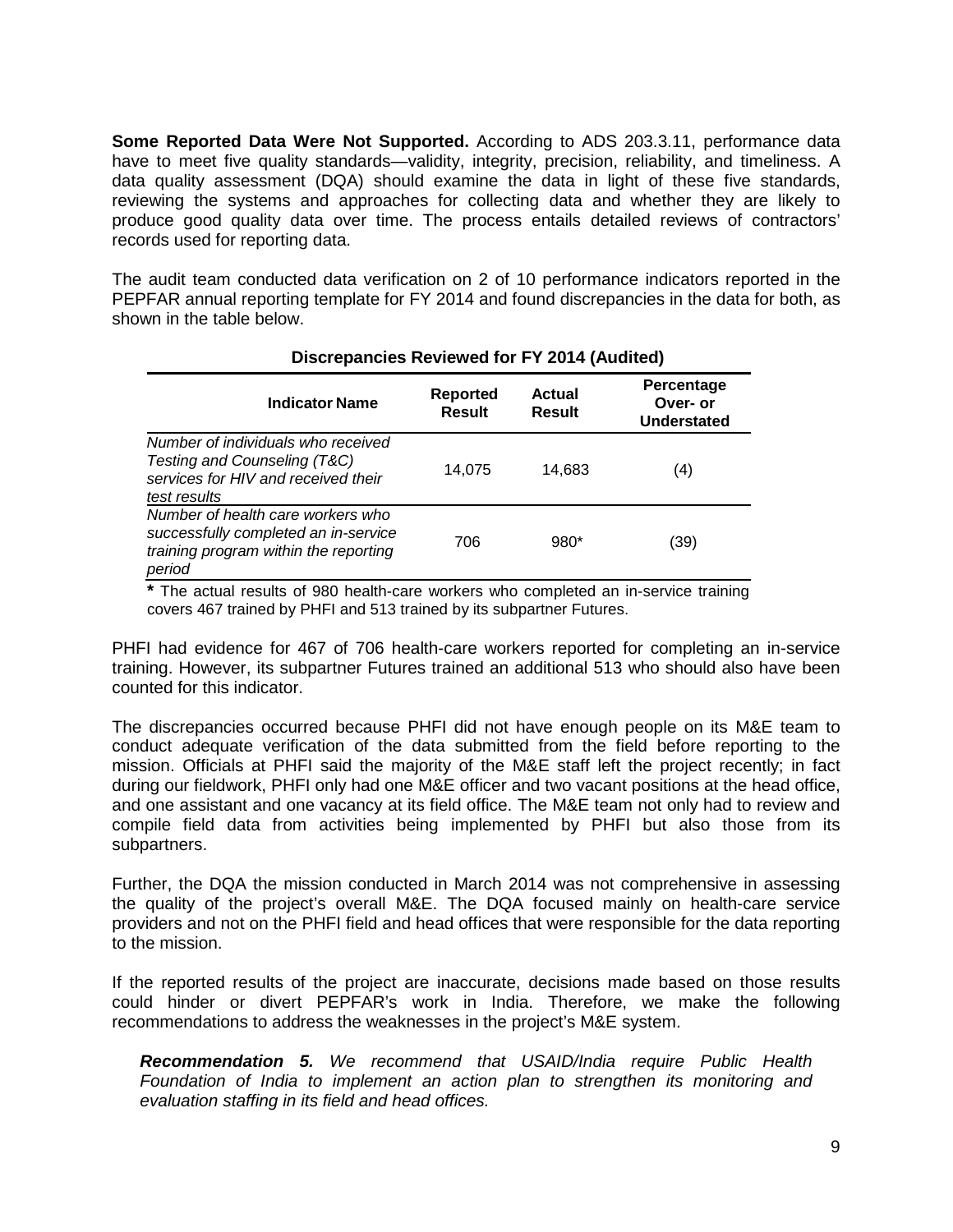<span id="page-12-2"></span><span id="page-12-0"></span>*Recommendation 6. We recommend that USAID/India conduct a comprehensive data quality assessment on the project to verify its data integrity at Public Health Foundation of India's field office as well as at its head office.*

### <span id="page-12-1"></span>**Project's Sustainability Was Questionable**

Sustainability is fundamentally important for USAID's work and is a central part of the Agency's reform agenda. The cooperative agreement requires PHFI to submit a transition plan to make sure host-country partners and beneficiaries are able to sustain project results after the project ends. One component of a transition plan is to make sure the state societies have the capacity to assume the full responsibility of monitoring and supporting the activities of the health-care service providers, as well as reporting their progress to NACO.

At the end of its third year, however, the project still did not have a transition plan in place, and the capacity of the state societies to take over the responsibilities of the service providers was uncertain, as described below.

**Project Had No Transition Plan.** According to the cooperative agreement, the project's goals were to strengthen India's human and institutional technical capacity in support of India's NACP, and to provide assistance in developing a sustainable response to the HIV epidemic at national, state, and district levels. The implementing partner and its subpartners were required to build the capacity of national and state-level institutions through innovative activities that will contribute to reductions in HIV prevalence.

PHFI was supposed to develop a transition plan for the project within the first year of project implementation. The plan was supposed to enable capacity building and institutional strengthening of activities, including private-sector initiatives, which would continue at the same level in the third and fourth year. Towards the end of the fourth year, activities would begin to taper down to allow all project activities to be completed in the fifth year.

However, at the end of the third year, PHFI had not completed a plan.

Mission and PHFI officials said they were unaware that they had to do this requirement in the first year of project implementation. They explained that because of delays in implementing the project, they thought it was premature to have a transition plan in place in the first year. The AOR said the mission discussed the need for a transition plan with PHFI, but she did not document the conversations. Neither organization made any formal decisions about how to transfer some of the activities to NACO or the state societies.

According to two subpartner officials, however, PHFI did not prioritize its effort to work with them to develop a transition plan. Therefore, the subpartners developed transition plans for their activities on their own without any guidance from PHFI. For example, Population Services International has developed a transition plan for its activities on social protection and national helpline.

Without a transition plan for the project, neither the mission nor PHFI is making sure that NACO will be ready to take over activities, and the mission cannot be confident that its investment in the project will be viable after it ends.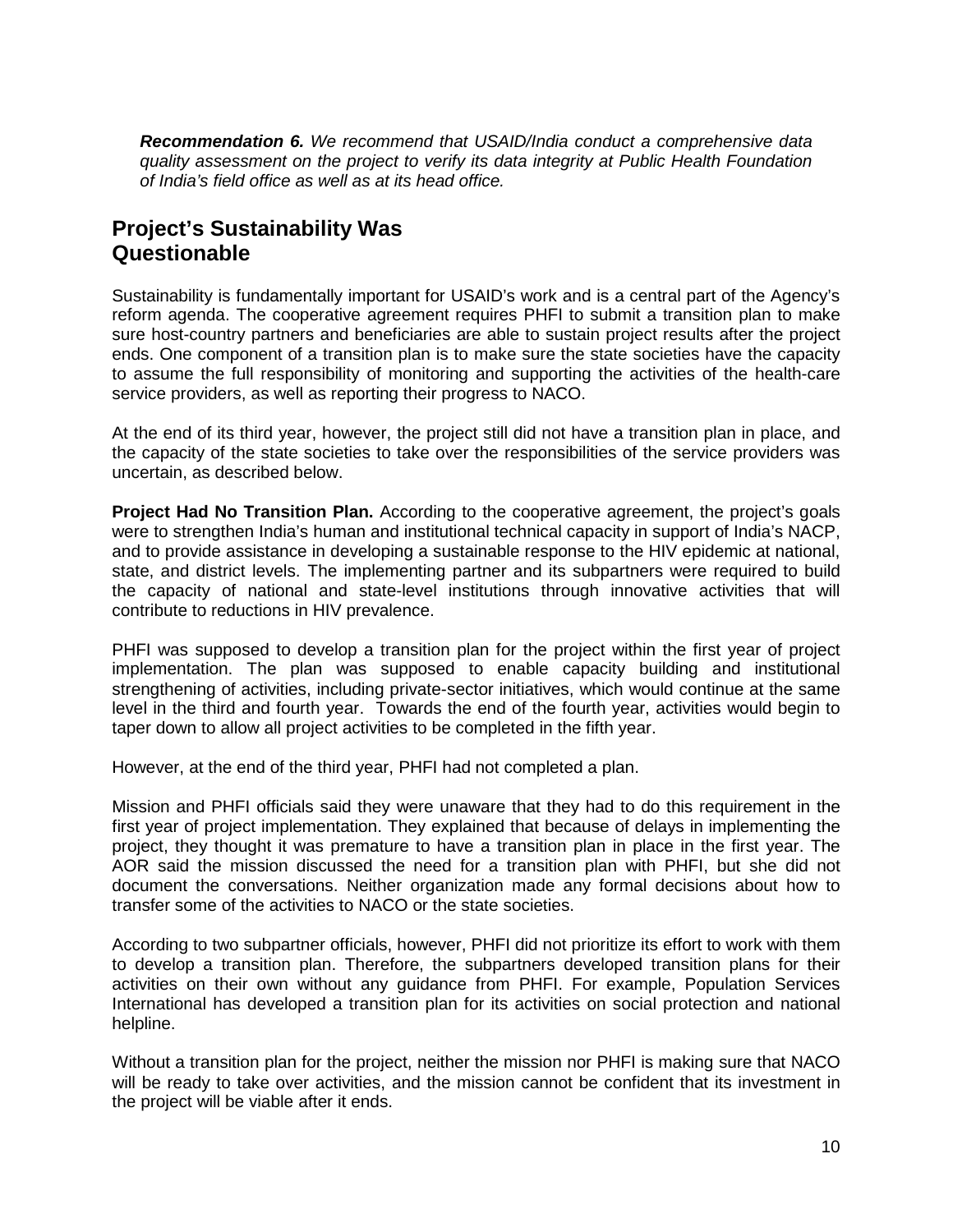**Future of Technical Support Units Was Uncertain.** The cooperative agreement states that one of the intended results of the project is for technical support units in selected states to achieve and sustain nationally recognized standards of service delivery. The units also are expected to build the capacity of the health-care service providers, known as the TIs, to deliver quality HIV health services to the MARPs by providing technical assistance and guidance in planning, implementing, and monitoring interventions.

At the same time, these units were also to provide support to the state AIDS control societies' staffs to monitor the activities of the health-care providers and report any progress to NACO. The project is to develop innovative models for these support units in the focus states to assist the societies to monitor the TIs and transfer skills to them.

The project is funding technical support units in eight states; PHFI manages six, and its subpartner Futures manages the remaining two. While the units have supported the societies, PHFI's COP and subpartner officials said they are not sure whether the societies can function effectively in the future without technical assistance from these units. Employees in the units also expressed similar doubts, and health-service providers said they still need the technical guidance and support from these units.

The future of the support units is in doubt because NACO has not shown its commitment to either continue funding or integrate these units into the societies. To help transfer the units' skills to the societies at the end of the project, PHFI initially planned to phase out the units at the end of the third year and integrate them into the societies. Unfortunately, NACO did not accept the plan. At the time of fieldwork, PHFI had not taken formal action to address the future.

The COP said PHFI informally selected two units for a pilot integration into the state AIDS control societies in the near future to determine whether that approach is feasible. He added that PHFI hopes that if it succeeds, NACO would reconsider the integration decision.

However, PHFI needs to improve its proposed pilot program for integration because it chose these units based on the HIV prevalence rate in their states, not the results of a comprehensive assessment of whether the units had the capacity to integrate or whether the corresponding societies were prepared to participate. Without conducting such an assessment, the pilot program runs a high risk of failing, and that could jeopardize the continuous existence of these units and hinder the transfer of necessary skills.

To sustain USAID's efforts to help the Indian Government reverse the HIV epidemic after the project ends, a comprehensive transition plan should have a thorough assessment on the technical support units and societies for integration. Therefore, we make the following recommendation.

<span id="page-13-0"></span>*Recommendation 7. We recommend that USAID/India require the Public Health Foundation of India to implement a transition plan for the project that includes a comprehensive assessment of all technical support units and state AIDS control societies in the eight focus states and their capacity and readiness for integration.*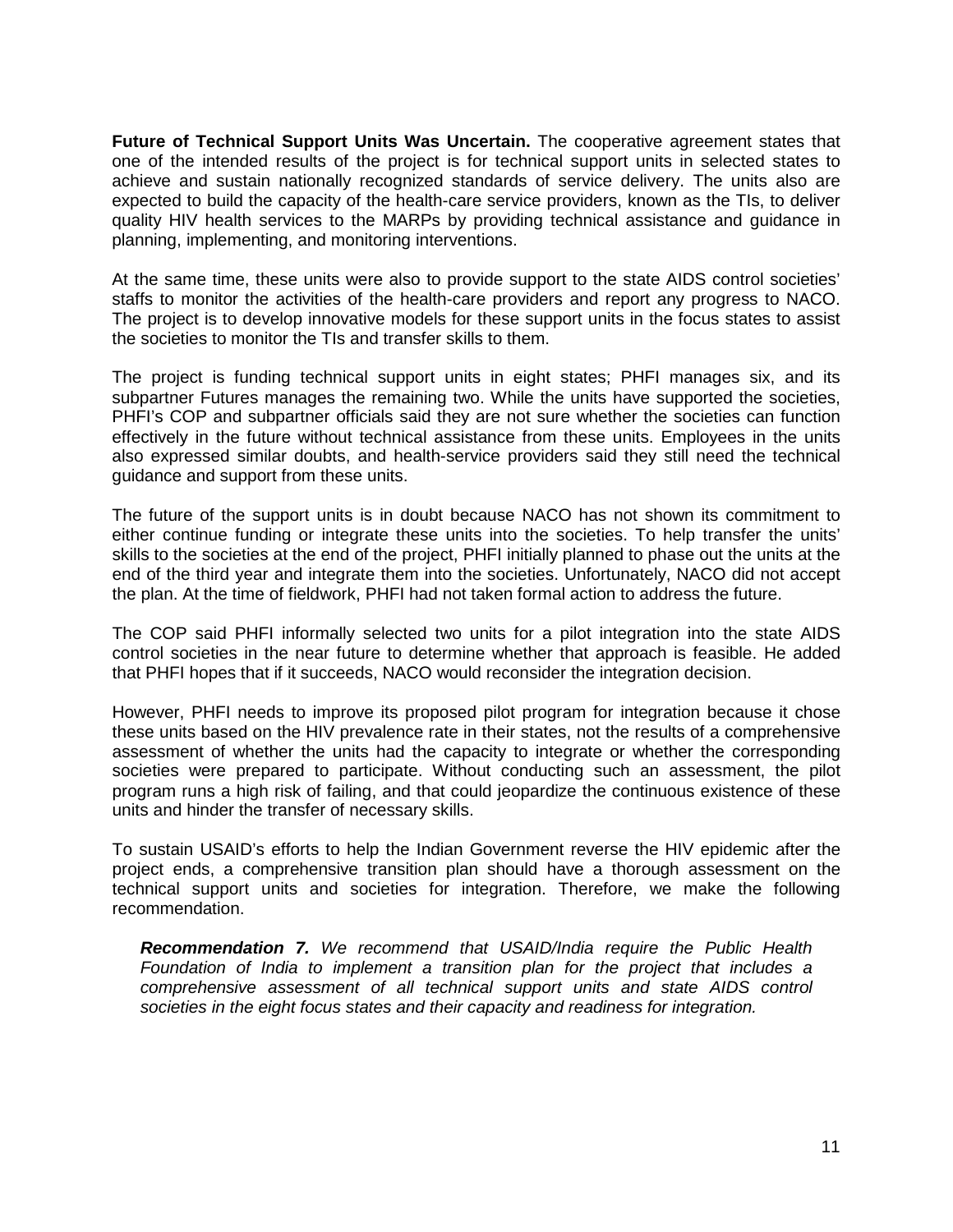# OTHER MATTER

### <span id="page-14-2"></span><span id="page-14-1"></span>**Mission Did Not Conduct FMFIA Risk Assessment in FY 2014**

OMB Circular A-123, "Management's Responsibility for Internal Control," states:

<span id="page-14-0"></span>The Federal Managers Financial Integrity Act of 1982 (FMFIA) requires agencies to establish and maintain internal control. The agency head must annually evaluate and report on the control and financial systems that protect the integrity of Federal programs; Section 2 and Section 4 respectively. The requirements of FMFIA serve as an umbrella under which other reviews, evaluations and audits should be coordinated and considered to support management's assertion about the effectiveness of internal control over operations, financial reporting, and compliance with laws and regulations. . . . The agency head's assessment of internal control can be performed using a variety of information sources. Management has primary responsibility for assessing and monitoring controls, and should use other sources as a supplement to—not a replacement for—its own judgment.

Further, according to a USAID/India mission order dated April 5, 1999:

The Mission Management Control Review Committee (MCRC) will have the overall responsibility to ensure that the mission maintains an appropriate system of management controls and that these are fully assessed during the annual FMFIA reviews. The Controller is appointed as the Management Control Officer (MCO) with responsibility to oversee the performance of annual management control assessments, develop corrective action plans to address identified weaknesses, and track progress to ensure their timely completion. Each Office Director/Strategic Objective Team Leader will be responsible to work with the MCO in (a) ensuring that appropriate management controls are incorporated into their programs and (b) assessing them during annual FMFIA reviews.

Finally, ADS 596.3.1b states:

Internal control must provide for an assessment of the risks the Agency faces from both external and internal sources. Risk assessment is the identification and analysis of risks relevant to achieving Agency objectives, and determining how to manage those.

Contrary to these requirements, the mission did not conduct a risk assessment for its FY 2014 FMFIA certification but instead used the results of an A-123 internal control assessment conducted by USAID's Management Bureau, Office of the Chief Financial Officer, Audit Compliance Division/Internal Control Program Team, as the basis for its certification.

Mission officials said they did this because the A-123 assessment team from USAID told them it would be sufficient. As a result, the mission submitted its FY 2014 FMFIA certification that clearly stated the results of the A-123 internal control assessment was used as the basis for the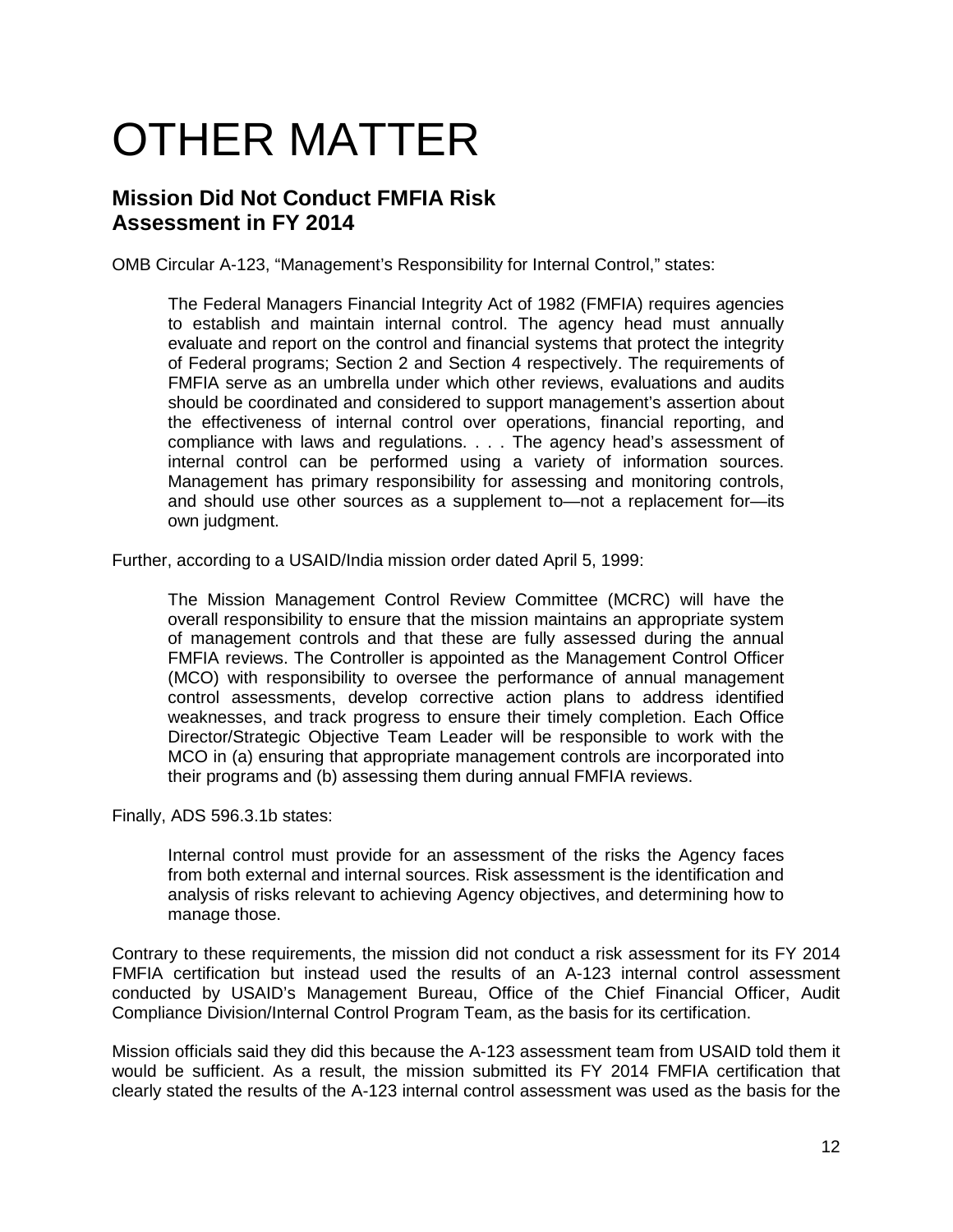certification, which the Agency's Chief Financial Office (CFO) accepted. During fieldwork, however, the CFO provided evidence to us showing its guidance to the mission that clearly said A-123 review results could not substitute for the risk assessment.

In response to the evidence, the mission wrote that a risk assessment was conducted because:

As reflected in MCRC meeting minutes, the risk assessment for the USAID/India 2014 FMFIA was based on using a variety of information sources (A-123 results, previous years' FMFIA report, and recent portfolio reports) in accordance with ADS 596.3.2, which was reviewed and approved by the MCRC.

However, the MCRC minutes of meeting the mission provided as supporting document for its FMFIA certification did not show that a comprehensive risk assessment was actually conducted. For example, it did not show what the MCRC actually used for the risk assessment and how it ranked each of the risks identified to support the certification. Therefore, the risk assessment the mission presented did not comply with the FMFIA and OMB A-123 requirements.

Without conducting a comprehensive risk assessment of its operations and programs, the mission is unaware of possible weaknesses and cannot implement mitigating controls to address them.

Because of possible Agency-wide implications, RIG/Manila referred this issue to OIG's Financial Audits Division for further review in its FY 2015 audit of USAID's financial statements. To address this issue at the mission level, we make the following recommendation.

<span id="page-15-1"></span><span id="page-15-0"></span>*Recommendation 8. We recommend that USAID/India update its April 5, 1999, mission order on management controls and annual FMFIA reviews to include a policy prohibiting the use of any other resources as the replacement for the annual risk assessment of its operations and programs as required by Federal Manager Financial Integrity Act and stated in Office of Management and Budget Circular A-123.*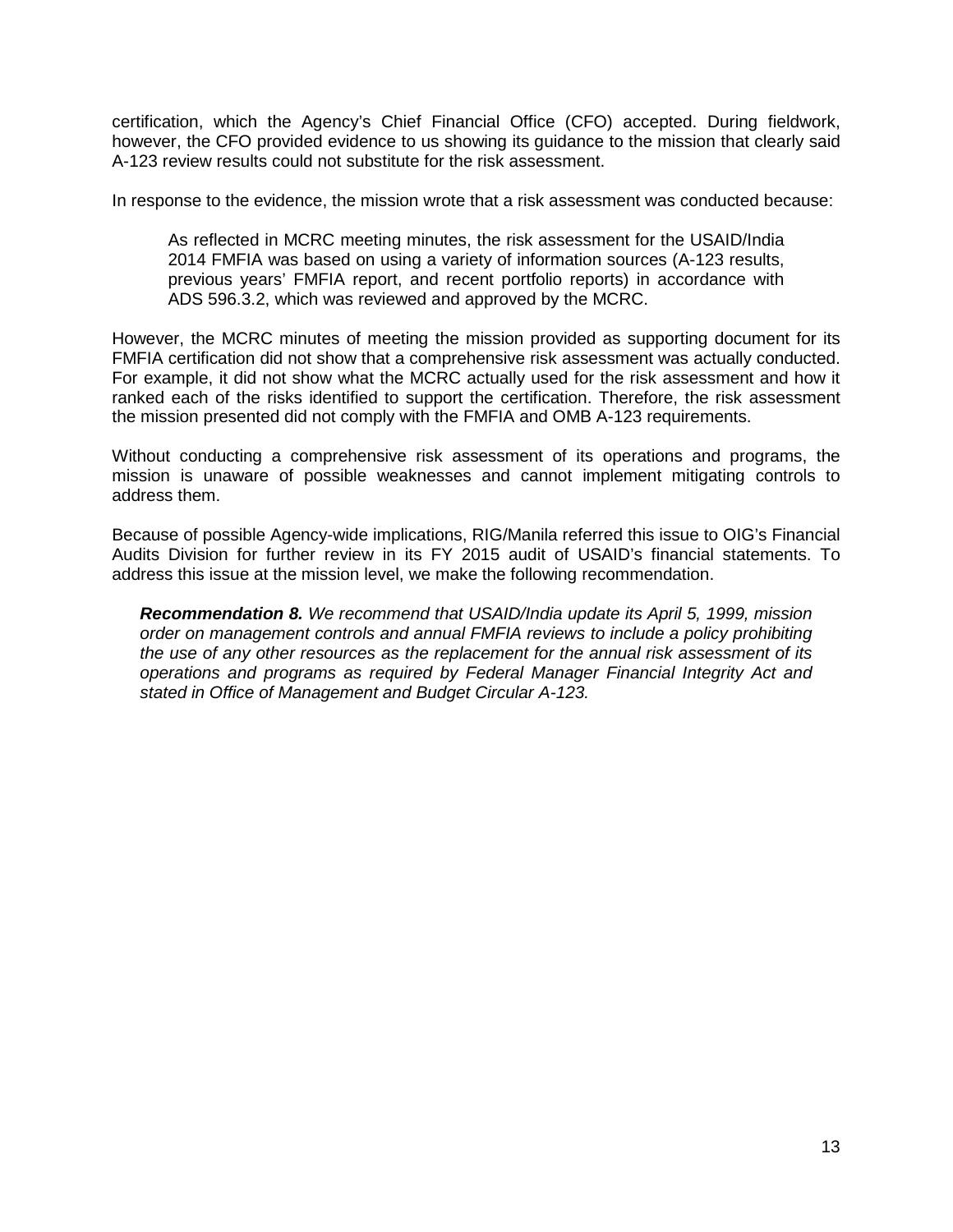## EVALUATION OF MANAGEMENT **COMMENTS**

In its comments on the draft report, USAID/India agreed with and made management decisions on all eight recommendations. We acknowledge final action on Recommendation 2. Our evaluation of the management comments follows.

**Recommendation 1.** USAID/India agreed and initiated discussions with PHFI's senior management team. As a result, PHFI submitted a revised work plan, budget, and scope of work based on a feasibility assessment conducted through discussions with the COP, project team, AOR, and USAID's program management team. PHFI also submitted a revised program description of the project to the mission for review. The target date for USAID/India to modify the program description in the cooperative agreement is October 30, 2015. We acknowledge the mission's management decision.

**Recommendation 2.** USAID/India agreed and stated that a capacity-building plan was implemented for PHFI. Based on the results of our review of the plan and other actions taken by the mission, we acknowledge the mission's management decision and final action.

**Recommendation 3.** USAID/India agreed and required PHFI to submit a gender monitoring plan. Since the project cooperative agreement is being modified, the mission anticipates having the plan in place by September 30, 2015. We acknowledge the mission's management decision.

**Recommendation 4.** USAID/India agreed to develop a structured plan for program management that will include regular site visits and key milestones and deliverables that will be monitored with the project team in regular meetings, quarterly reports, and regular communications. The target date for completion is December 31, 2015. We acknowledge the mission's management decision.

**Recommendation 5.** USAID/India agreed and provided documents to show that PHFI has been strengthening its M&E staff in the field office and headquarters. The target date to complete the implementation of the plan is December 10, 2015. We acknowledge the mission's management decision.

**Recommendation 6.** USAID/India agreed and made a management decision to conduct a comprehensive DQA of the project in October 2015. The target date for completion is October 30, 2015. We acknowledge the mission's management decision.

**Recommendation 7.** USAID/India agreed and requested PHFI to submit the transition plan for all the key activities that includes the eight technical support units. The mission currently is reviewing the transition plan submitted by PHFI. The target date for completion is October 30, 2015. We acknowledge the mission's management decision.

**Recommendation 8.** USAID/India agreed and made a management decision to incorporate the uniform risk and internal control assessment (the new risk assessment system), and a policy prohibiting the use of any other resources as the replacement for the annual risk assessment of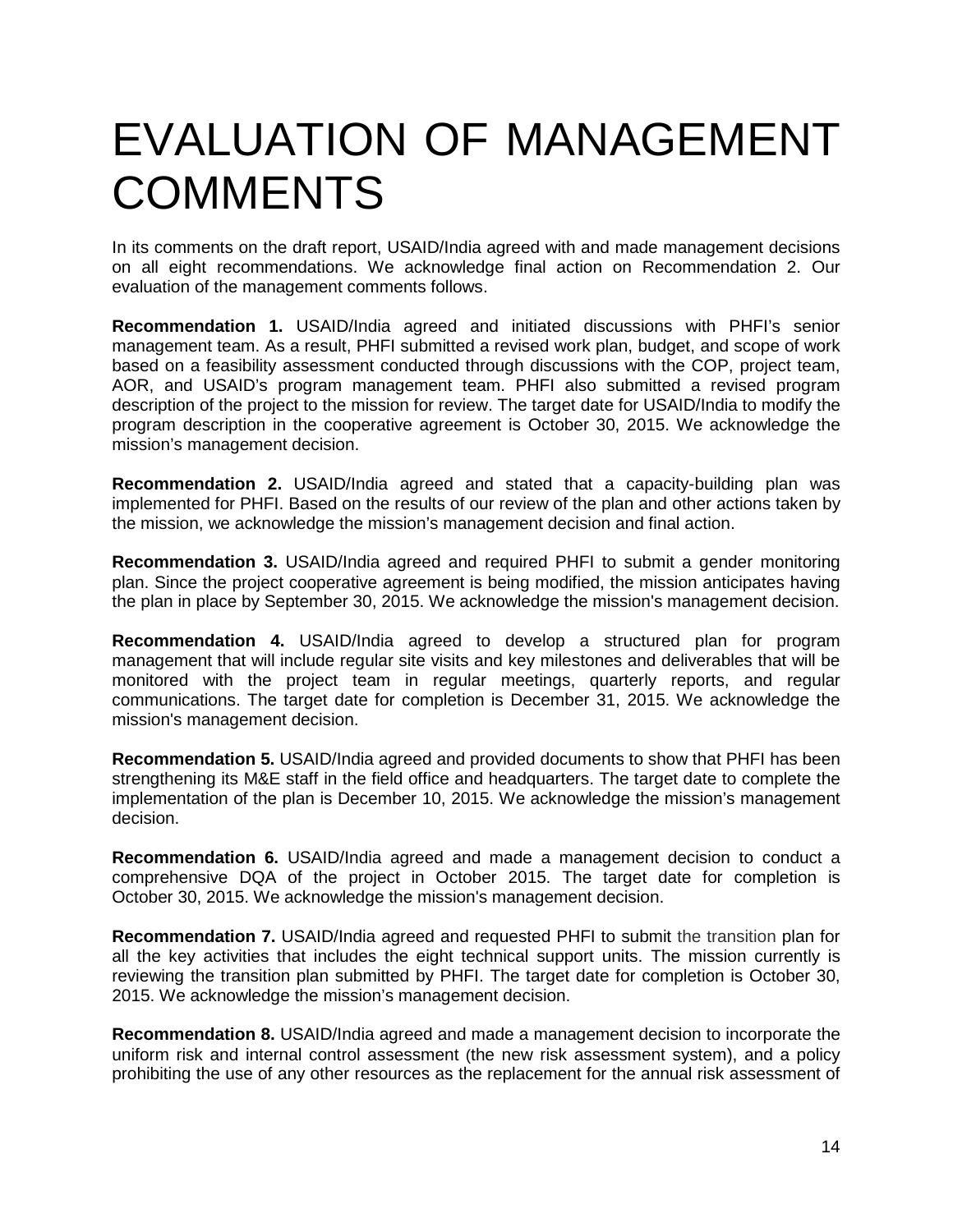its operations and programs required by its April 5, 1999, mission order. The target date for completion is December 30, 2015. We acknowledge the mission's management decision.

The mission, did not agree with the language in the finding stating that the mission did not conduct a risk assessment for its FY 2014 FMFIA certification and proposed to have the finding changed to, "The mission did not use Uniform Risk & Internal Control Assessment (URICA) tool for risk assessment in FY 2014." However, based on the evidence the mission provided including the MCRC meeting minutes of May 30, 2014—we concluded that the information in the minutes did not constitute an actual risk assessment and did not justify changing the original language in the finding; therefore, we did not make any changes.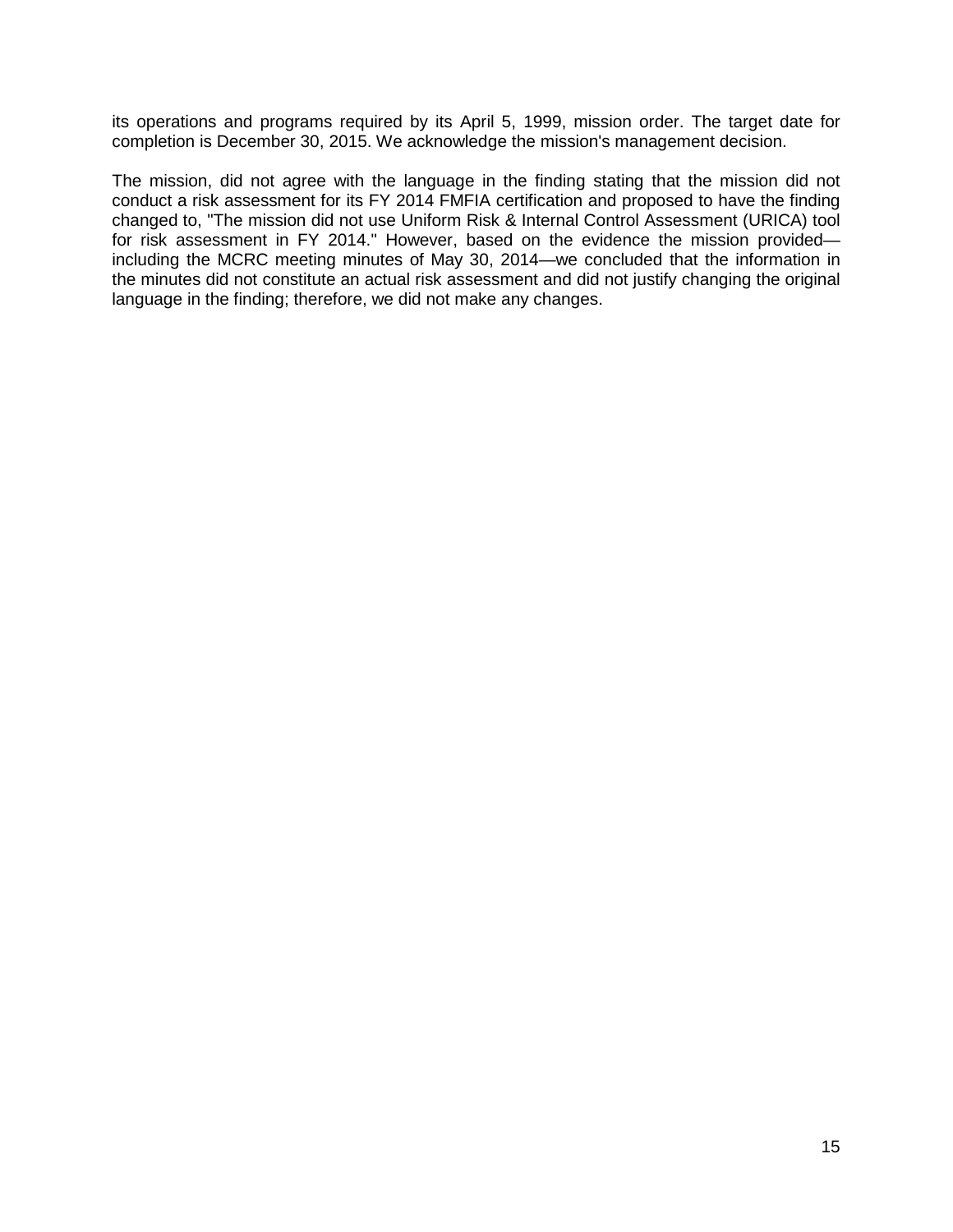# <span id="page-18-0"></span>SCOPE AND METHODOLOGY

### **Scope**

RIG/Manila conducted this audit in accordance with generally accepted government auditing standards. They require that we plan and perform the audit to obtain sufficient, appropriate evidence to provide a reasonable basis for our findings and conclusions in accordance with our audit objective. We believe that the evidence obtained provides that reasonable basis.

The purpose of this audit was to determine whether USAID/India's PIPPSE project is achieving its goal to reverse the HIV epidemic at the national and state level by strengthening institutional and human capacity in prevention programs and private-sector engagement through innovative approaches. As of December 31, 2014, USAID/India had obligated about \$17 million and spent \$11 million for approximately 3 years of implementation.

The project's goal is to reverse the HIV epidemic at the national and state level by strengthening institutional and human capacity in prevention programs and private sector engagement through innovative approaches. To implement the project, PHFI works with its subpartners Futures and PSI. The period of performance under the cooperative agreement is from June 1, 2012, to May 31, 2017. The audit covered selected activities carried out from the beginning through March 31. 2015.

In planning and performing the audit, the audit team assessed significant controls that USAID/India used to monitor project activities and make sure PHFI was providing adequate management and oversight. We assessed the mission's policies and procedures for monitoring PHFI's progress in achieving the objectives listed in the cooperative agreement and for verifying that the activities USAID funded conform to the terms and conditions of the award. In addition to the significant controls, we assessed PHFI's quarterly and annual progress reports, as well as the annual work plans and financial data.

We conducted audit fieldwork from March 24 to April 24, 2015, at USAID/India in New Delhi as well as PHFI offices in Gurgaon and Thane. We also visited the offices of PHFI's subpartners in Gurgaon and New Delhi. We met with government officials in Dehradun, Lucknow, Mumbai, and New Delhi to learn their perceptions of the project. We performed site visits to validate project achievements.

Additionally, we examined the mission's FY 2014 annual self-assessment of management controls—which the mission is required to perform to comply with FMFIA—to check whether the assessment cited any relevant weaknesses.

### **Methodology**

In assessing the progress of the activities carried out under the cooperative agreement, the audit team considered the project's quarterly and annual progress reports from the start through December 2014, along with interviews conducted with mission officials, PHFI and subpartners' staff, and government officials. The team also reviewed the DQA that USAID/India conducted of PHFI in 2014.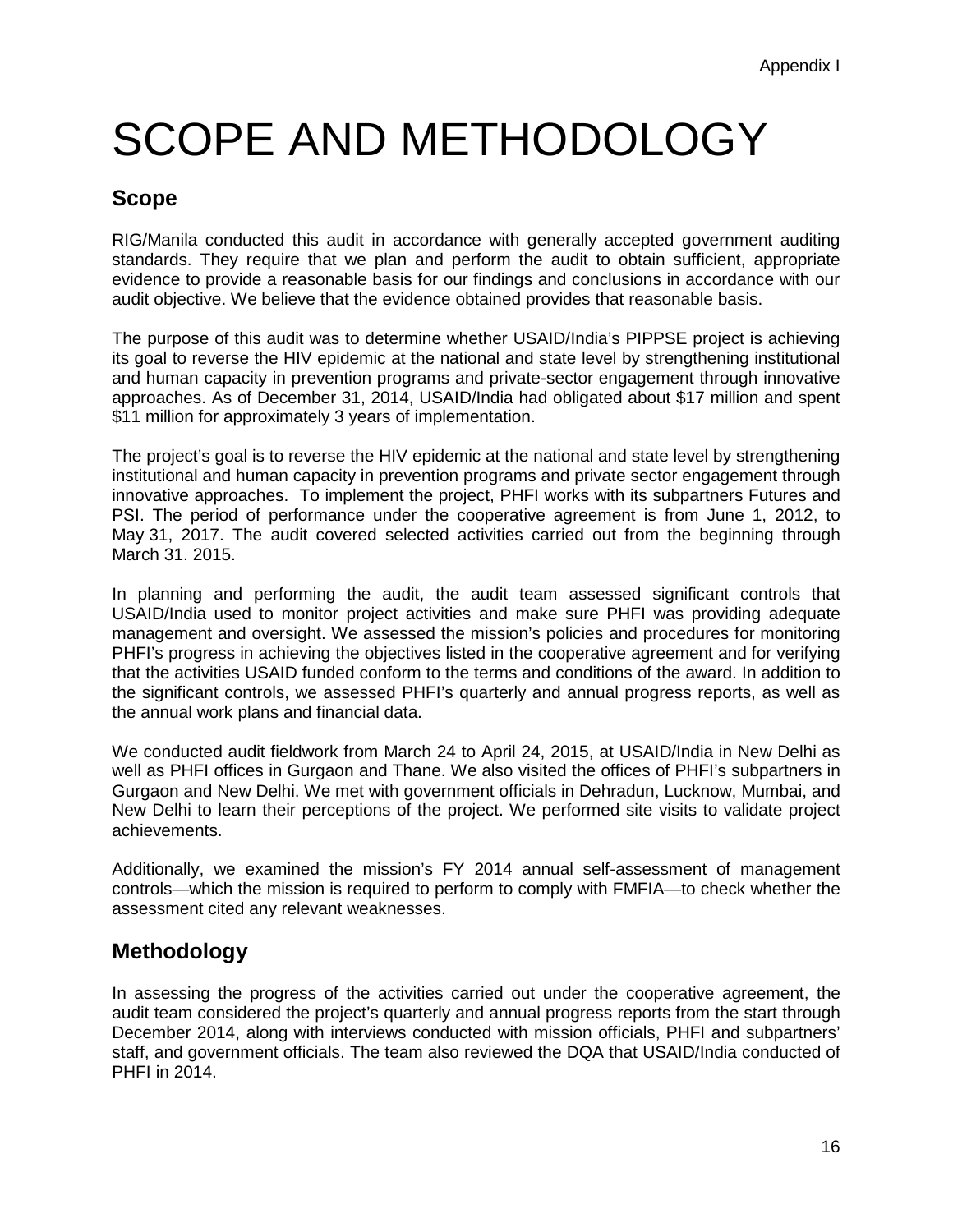Through interviews, documentation reviews, and data analysis, the audit team obtained an understanding of (1) the project's main goals, (2) how the mission and PHFI monitor the project, (3) how the mission checks the quality of the data reported, and (4) whether the mission, PHFI, and subpartners were aware of any allegations of fraud or other potential illegal acts or noncompliance with laws and regulations.

The audit team judgmentally selected project activities to conduct site visits in Dehradun, Lucknow, and Thane. We chose these based on location, the mission's recommendations, significance of activities to the overall project's objectives, the amount of funding allocated to the selected activities, and the available audit resources. During the visits, we interviewed employees at PHFI and its subpartners to solicit feedback on the project's activities, accomplishments, and challenges, and to assess the impact of the technical assistance.

In all, we discussed the project with 64 people. The audit team also randomly checked supporting documentation maintained by PHFI and its subpartners to validate reported results on the project's key performance indicators. For reported results of performance indicators with many supporting documents, we judgmentally selected reported data based on the readiness and availability of the source documents as well as the types of assistance the project provided to health-care workers who worked with MARPs.

Since site selections and the testing were based on judgmental samples, the results and conclusions related to the analysis were limited to the items and areas tested, and they cannot be projected to the entire population. We believe our substantive testing was sufficient to support the audit's findings.

To answer the audit objective, we relied extensively on the computer-processed data maintained by PHFI's field office and TIs in Thane. The results of data tests showed an error rate that casts doubt on their validity. However, when these data were reviewed with other available evidence, we believe the opinions, conclusions, and recommendations in the report are valid.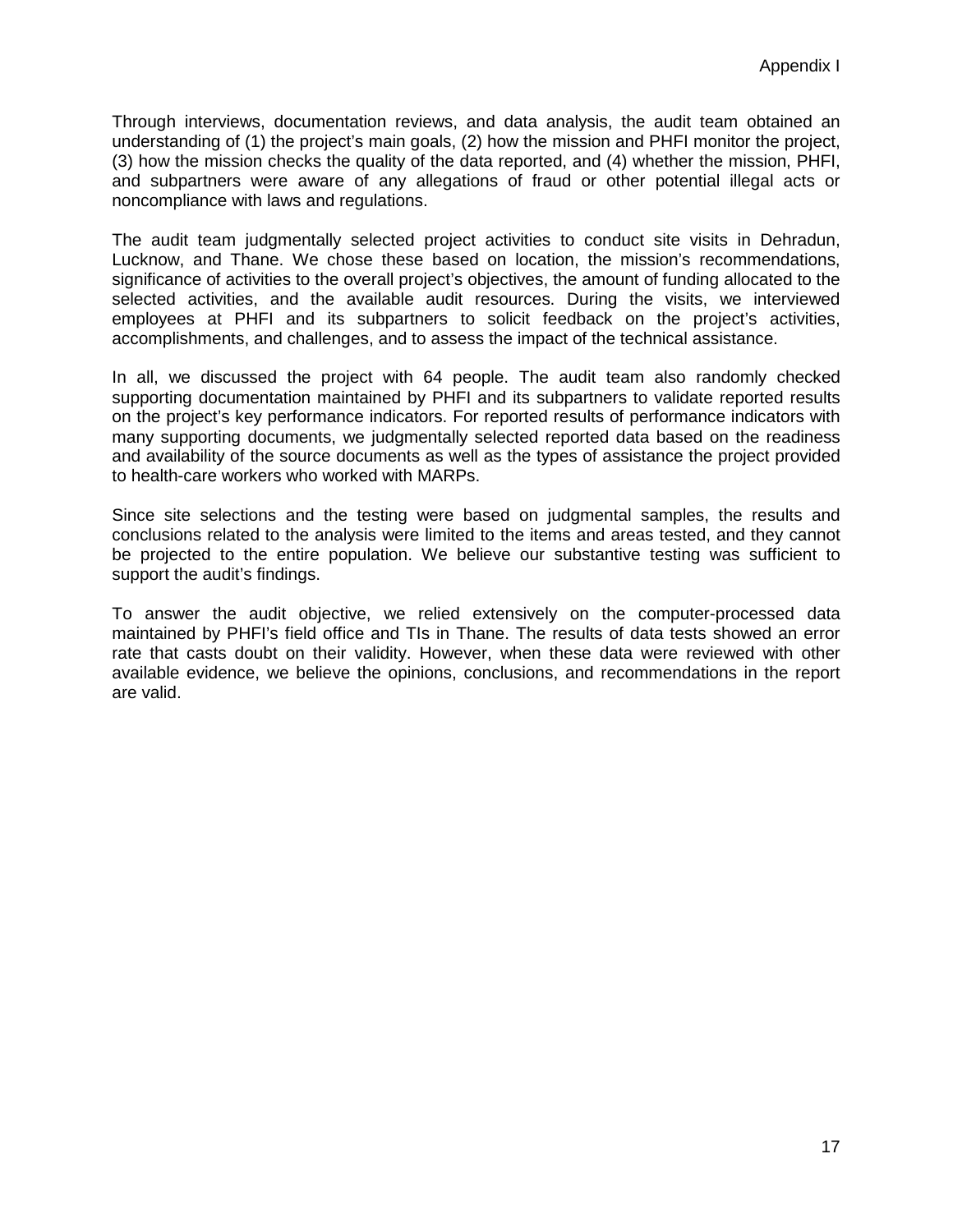# <span id="page-20-0"></span>MANAGEMENT COMMENTS



#### **MEMORANDUM**

|                 | SUBJECT: USAID/India Comments on Audit Report No. 5-386-15-00X-P |
|-----------------|------------------------------------------------------------------|
| <b>FROM:</b>    | Amr H Elattar, Regional Controller, USAID/India /s/              |
| <b>THROUGH:</b> | Jonathan Addleton, Mission Director, USAID/India /s/             |
| TO:             | Matthew Rathgeber, Regional Inspector General/Manila             |

**DATE:** August 27, 2015

As requested in your memorandum of June 31, 2015, this memorandum transmits USAID/India' s written comments on the draft Audit Report No. 5-386-15-00X-P. Comments are provided in two formats: a signed (scanned) copy of this memorandum and an electronic version in Microsoft Word with /s/ signifying my signature.

A summary of the Mission's response to the recommendations is noted below. For all recommendations, we have provided either documentation indicating corrective action has been taken, with a request that the recommendation be closed, or the Mission's position on the actions regarding the recommendation, a proposal for corrective action, as you requested, including a target date for completion.

We appreciate the thoughtful review and hope our comments will be taken as intended, to ensure the most accurate report given the complexities involved in this important bilateral program.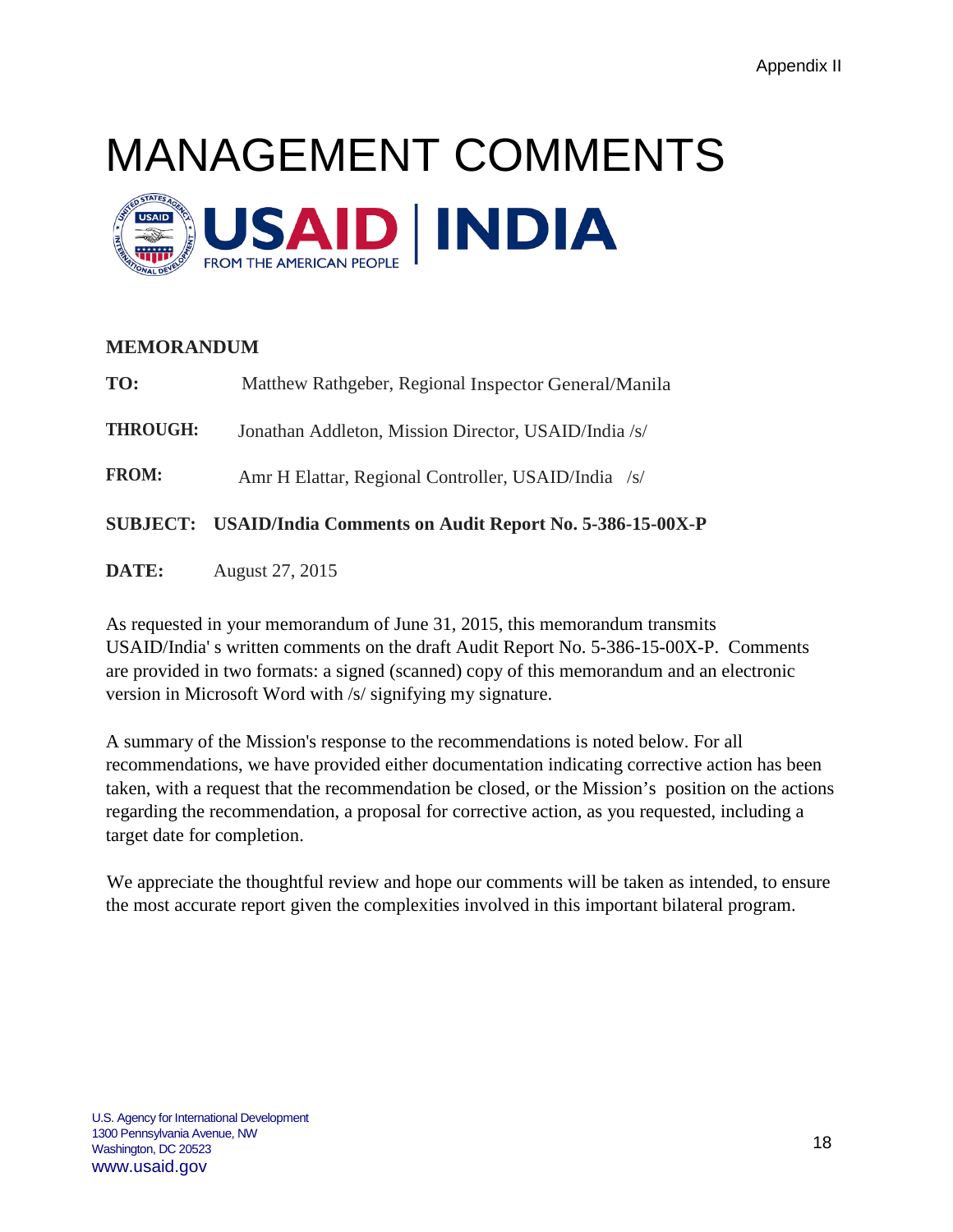#### **Summary** of **USAID/India** Mission Response to Recommendations

*Recommendation 1 : We recommend that USAID/India work with Public Health Foundation of India to conduct a feasibility assessment of all project activities to determine whether the project will meet its goal and, based on the results, amend the cooperative agreement to implement only those activities that are achievable.*

*USAID/India Response:* USAID/India agrees with this recommendation and the criteria leading to this recommendation.

*Position on Recommendation:* USAID/India has already started the process of modifying the cooperative agreement, based on a feasibility assessment conducted through discussions with the Chief of Party (COP), project team, Agreement Officer Representative (AOR) and program management team at USAID.

*Plan for Corrective Action:* The Mission's Agreement Officer (AO) initiated discussions on this issue with Public Health Foundation of India's (PHFI's) senior management team on April 6, 2015. PHFI submitted a proposed change in scope to the Agreement Officer on April 20, 2015 which is under review by the AO and AOR. PHFI submitted a revised work plan, budget and SOW based on a feasibility assessment conducted through discussions with the COP, project team, AOR and program management team at USAID. PHFI team has also submitted a revised Program description of the HIV/AIDS Partnership: Impact through Prevention, Private Sector and Evidence (PIPPSE) project which is under current review of AO and AOR. **Target Completion Date:** Finalization of the work plan, revised program description and modification of cooperative agreement are expected to be completed by October 30, 2015.

*Recommendation 2: We recommend USAID/India implement a plan to build the Public Health Foundation of India's capacity to submit comprehensive implementation plans and progress reports for the project that meet the requirements stated in the cooperative agreement.*

*USAID/India Response:* USAID/India agrees with this recommendation and the criteria leading to this recommendation.

*Position on Recommendation:* USAID/India has already started the process of building capacity of PHFI. A series of meetings were held with the PHFI senior management team to ensure compliance and submission of comprehensive implementation plan and progress reports. In addition, sample implementation plans and quarterly progress report template have been shared with the PHFI-PIPPSE team (April  $17<sup>th</sup>$ , May  $12<sup>th</sup>$ , 2015, and June 1 2015). The revised quarterly progress report template was shared with the PHFI team on May 1, 2015 and the partner is now submitting detailed quarterly report using the revised template, a copy of which is enclosed. Also, the partner continues to submit the PEPFAR quarterly reports which are reviewed and discussed with the local partner.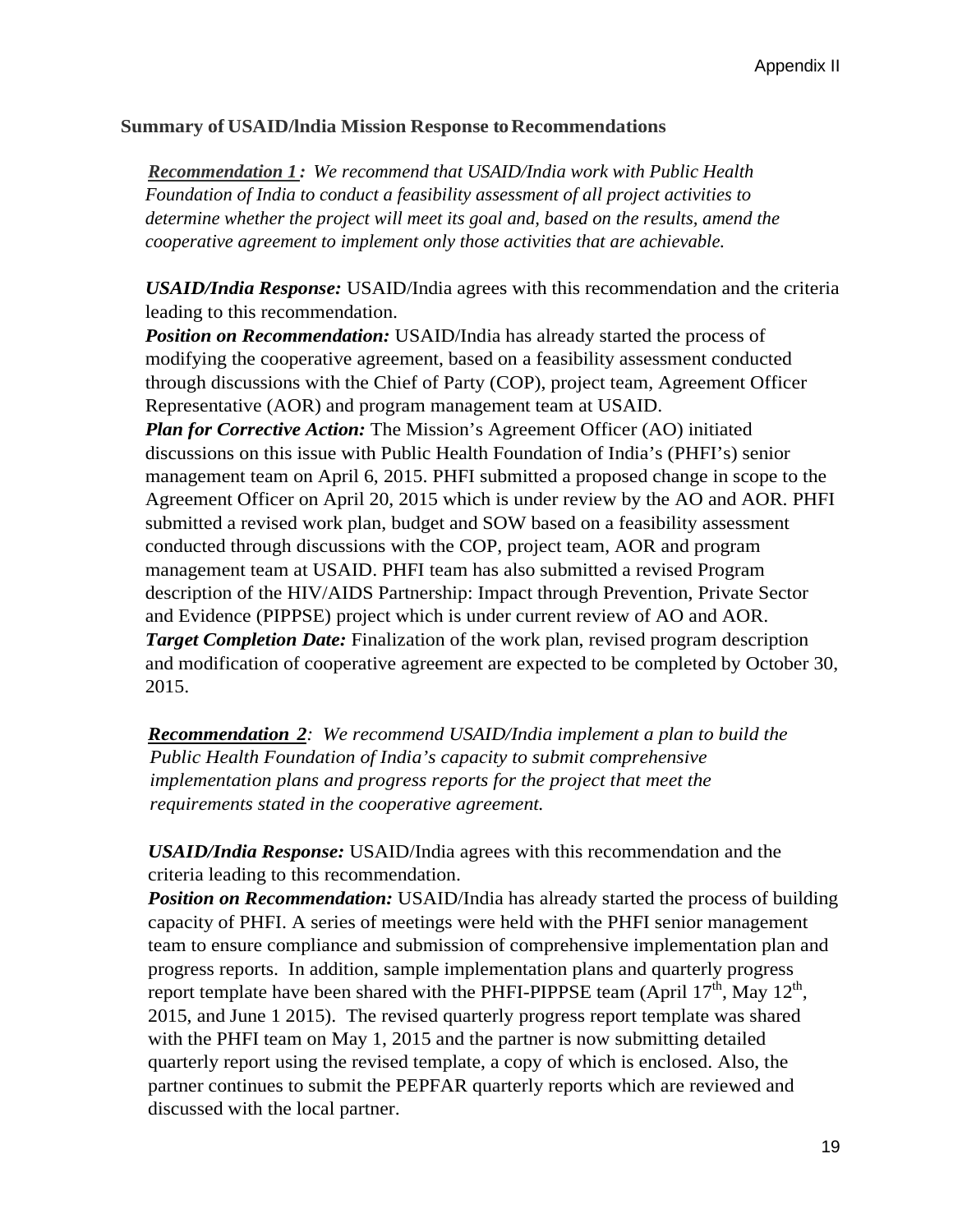As the capacity building plan has already been implemented and the corrective action has been taken, the Mission proposes that this recommendation be closed.

*Recommendation 3: We recommend that USAID/India require Public Health Foundation of India to implement a gender monitoring plan, along with gendersensitive performance indicators, to measure the impact project activities have on gender equality, as stated in the cooperative agreement.*

*USAID/India Response:* USAID/India agrees with this recommendation and the criteria leading to this recommendation.

*Position on Recommendation:* Based on the request from USAID/India, PHFI submitted the gender monitoring plan on April  $23<sup>rd</sup>$ , 2015 which was reviewed by the AOR and the gender focal points in the mission. The feedback on the gender monitoring plan was given to PHFI on May  $14<sup>th</sup>$ , with instructions on quarterly reporting on the gender sensitive performance indicators.

*Plan for Corrective Action:* As the PHFI-PIPPSE program cooperative agreement is in the process of modification, USAID/India team along with PHFI team will review the gender monitoring plan based on the revised program description, project priorities and USAID's policy on gender equality and female empowerment. This plan will be monitored in the new quarterly reporting format.

*Target Completion Date:* The gender monitoring plan of the revised PIPPSE program description will be approved by September 30 , 2015.

*Recommendation 4: We recommend that USAID/India require the agreement officer's representative to track all the project's deliverables to validate whether Public Health Foundation of India complies with all requirements stated in the cooperative agreement.*

*USAID/India Response:* USAID/India agrees with this recommendation and the criteria leading to this recommendation.

*Position on Recommendation:* With the change of the COP of the PIPPSE project, USAID/India has been having regular meetings with the senior leadership of PHFI and the new COP to ensure PHFI complies with all the requirements stated in the cooperative agreement.

*Plan for Corrective Action:* A modified cooperative agreement will be finalized by October 30, 2015. In addition, the AOR and project management team will develop a structured plan for program management that will include regular site visits and key milestones and deliverables that will be monitored with the project team in regular meetings, the quarterly reports and regular communications. Compliance with this plan will be documented and tracked regularly to ensure compliance with all requirements. **Target Completion Date:** By December 31, 2015, one full quarter of revised tracking will be in place, with documentation.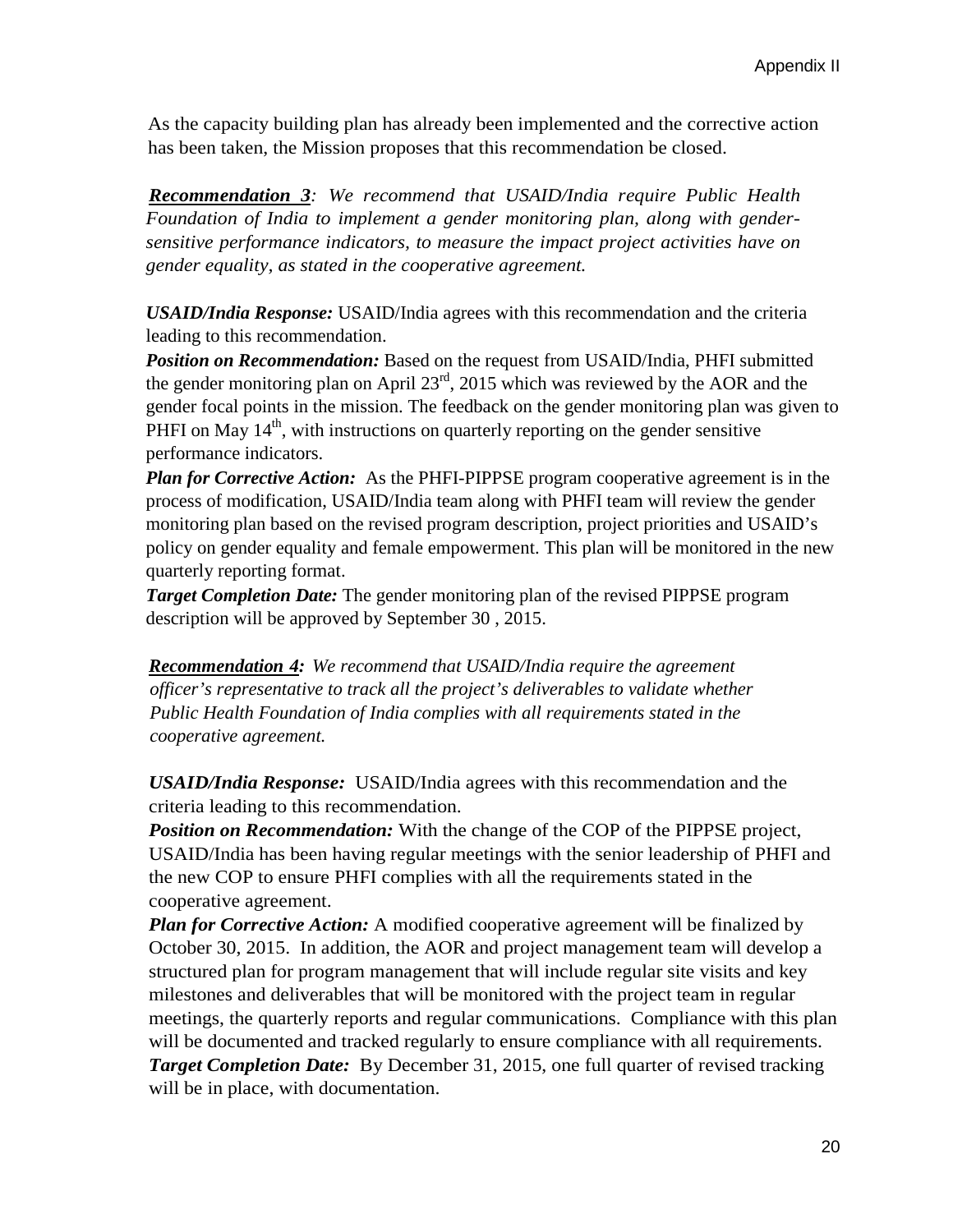*Recommendation 5: We recommend that USAID/India require Public Health Foundation of India to implement an action plan to strengthen its monitoring and evaluation staffing in its field and head offices.*

*USAID/India Response:* USAID/India agrees with this recommendation and the criteria leading to this recommendation.

*Position on Recommendation:* USAID/India conducted a monitoring and evaluation training for the PHFI PIPPSE team on July  $28<sup>th</sup>$  and  $29<sup>th</sup>$ , 2015.

*Plan for Corrective Action:* A key component of the cooperative agreement modification is a significant change in the monitoring and evaluation (M&E) team at both PHFI and its sub-partners. In addition, monitoring and evaluation staff at the Mission will closely oversee all PEPFAR and quarterly reporting for quality and completeness on at least a quarterly basis. Any data quality or reporting concerns will be flagged for review and more support to PHFI from Mission M&E staff. *Target Completion Date:* USAID/India will have documented comments from the Mission M&E staff and PHFI will have improved M&E team hired and in place by

December 10, 2015

*Recommendation 6: We recommend that USAID/India conduct a comprehensive data quality assessment on the project to verify its data integrity at Public Health Foundation of India's field office as well as at its head office.*

*USAID/India Response:* USAID/India agrees with this recommendation and the criteria leading to this recommendation.

*Position on Recommendation:* USAID/India team has been conducting Site Improvement through Monitoring Systems (SIMS) visits (under PEPFAR program) since June 2015. During these visits, Mission staff conduct random record checks to verify the data at PHFI field office and implementing sub-partners. These visits have also shown a need for comprehensive data quality assessment.

*Plan for Corrective Action:* A comprehensive data quality assessment of the project is planned in October 2015.

*Target Completion Date:* October 30, 2015.

*Recommendation 7: We recommend that USAID/India require Public Health Foundation of India to implement a transition plan for the project that includes a comprehensive assessment of all technical support units and state AIDS control societies in the eight focus states and their capacity and readiness for integration.*

*USAID/India Response:* USAID/India agrees with this recommendation and the criteria leading to this recommendation.

*Position on Recommendation*: USAID/India has asked PHFI to submit the transition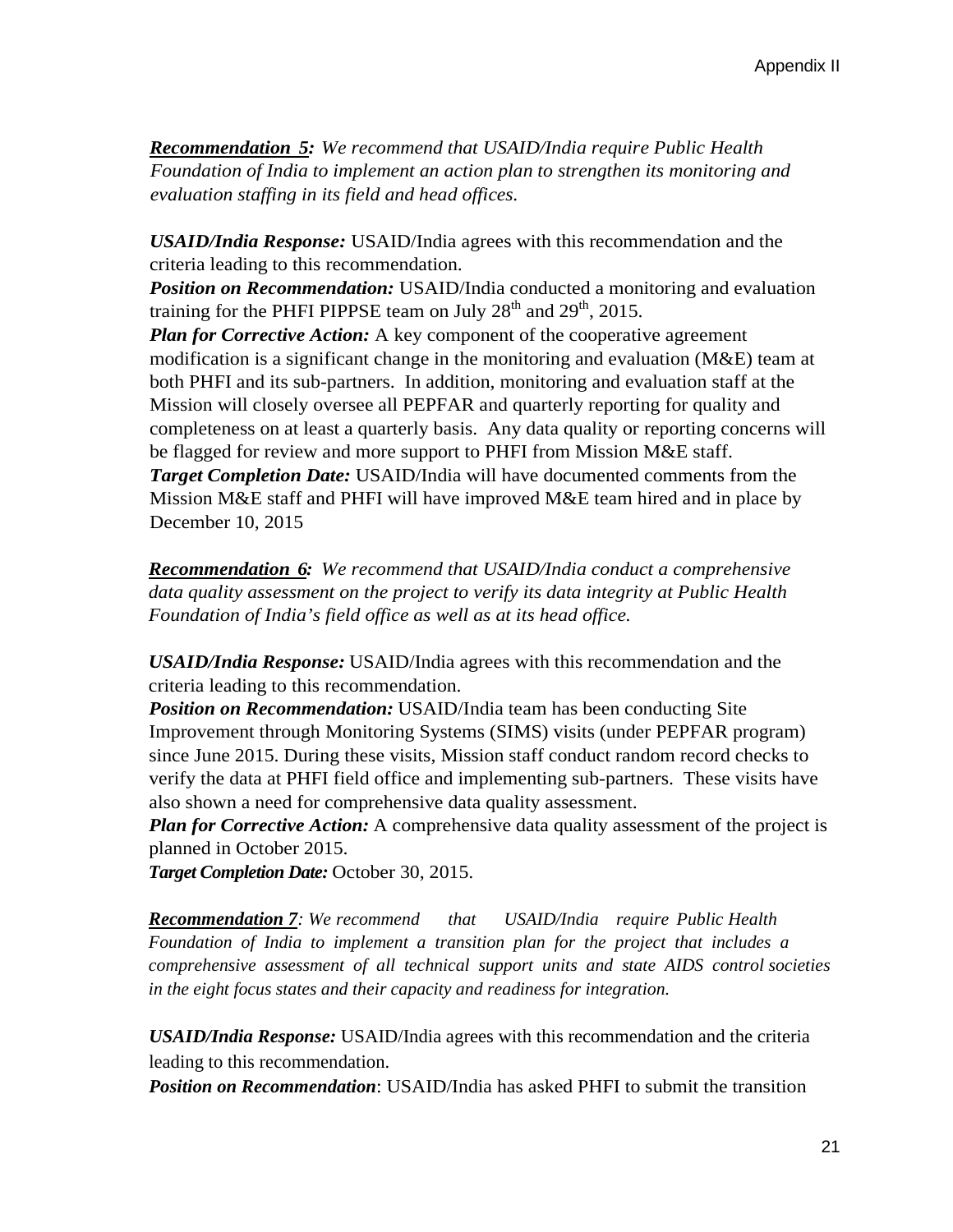plan for all the key activities of the project that includes the eight technical support units.

*Plan for Corrective Action*: With the revision of the PIPPSE program description, PHFI will be submitting the transition plan by 10th September, 2015. *Target Completion Date:* September 10, 2015.

*Recommendation 8: We recommend that USAID/India update its April 5, 1999, mission order on management controls and annual FMFIA reviews to include a policy prohibiting the use of any other resources as the replacement for the annual risk assessment of its operations and programs as required by Federal Manager Financial Integrity Act and stated in Office of Management and Budget Circular A-123.*

*USAID/India Response:* USAID/India agrees with this recommendation but does not agree with the observation that the Mission did not conduct a risk assessment. On May 30, 2014, the Mission MCRC discussed the risks concerned with the operations of the Mission as part of the FMFIA risk assessment exercise, based on the A-123 review, portfolio reviews, and the earlier year's risk assessment. The minutes of the meeting clearly specified this discussion and the conclusion arrived at by the MCRC. A copy of the minutes of the MCRC meeting is enclosed. In view of this, USAID/India proposes that the finding regarding FMFIA be re-worded as: "The Mission did not use URICA tool for risk assessment in FY 2014."

*Position on Recommendation:* USAID/India has conducted the risk assessment for FY 2015 using the URICA tool and informed the Mission management that this is the new way of risk assessment going forward. A copy of the URICA tool - FY 2015 is attached for reference.

*Plan for Corrective Action:* The Mission order dated April 15, 1999 will be revised to incorporate the new system of risk assessment and incorporate the clause made in the audit recommendation.

*Target Completion Date:* December 30, 2015.